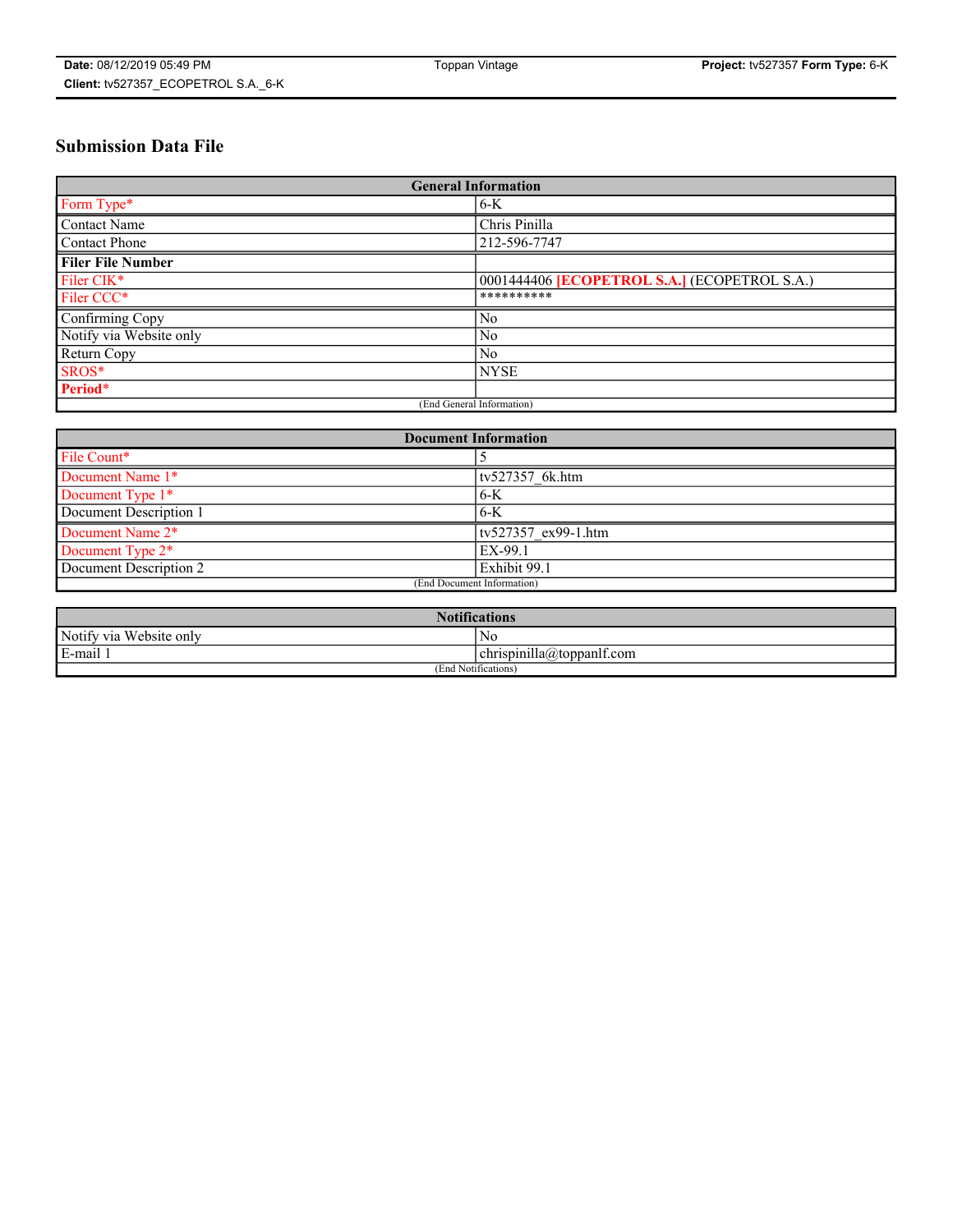#### **UNITED STATES SECURITIES AND EXCHANGE COMMISSION Washington, D.C. 20549**

### **FORM 6-K**

#### **REPORT OF FOREIGN PRIVATE ISSUER PURSUANT TO RULE 13a-16 OR 15d-16 UNDER THE SECURITIES EXCHANGE ACT OF 1934**

For the month of August, 2019

Commission File Number 001-34175

# ECOPETROL S.A.

(Exact name of registrant as specified in its charter)

N.A.

(Translation of registrant's name into English)

COLOMBIA

(Jurisdiction of incorporation or organization)

Carrera 13 No. 36 – 24 BOGOTA D.C. – COLOMBIA

(Address of principal executive offices)

Indicate by check mark whether the registrant files or will file annual reports under cover of Form 20-F or Form 40-F.

Form 20-F  $\boxtimes$  Form 40-F  $\Box$ 

Indicate by check mark if the registrant is submitting the Form 6-K in paper as permitted by Regulation S-T Rule 101(b)(1)

 $Yes \Box$  No  $\boxtimes$ 

Indicate by check mark if the registrant is submitting the Form 6-K in paper as permitted by Regulation S-T Rule 101(b)(7)

 $Yes \Box$  No  $\boxtimes$ 

Indicate by check mark whether the registrant by furnishing the information contained in this form is also thereby furnishing the information to the Commission pursuant to Rule 12g3-2(b) under the Securities Exchange Act of 1934.

 $Yes \Box$  No  $\boxtimes$ 

If "Yes" is marked, indicate below the file number assigned to the registrant in connection with Rule 12g3-2(b): 82- N/A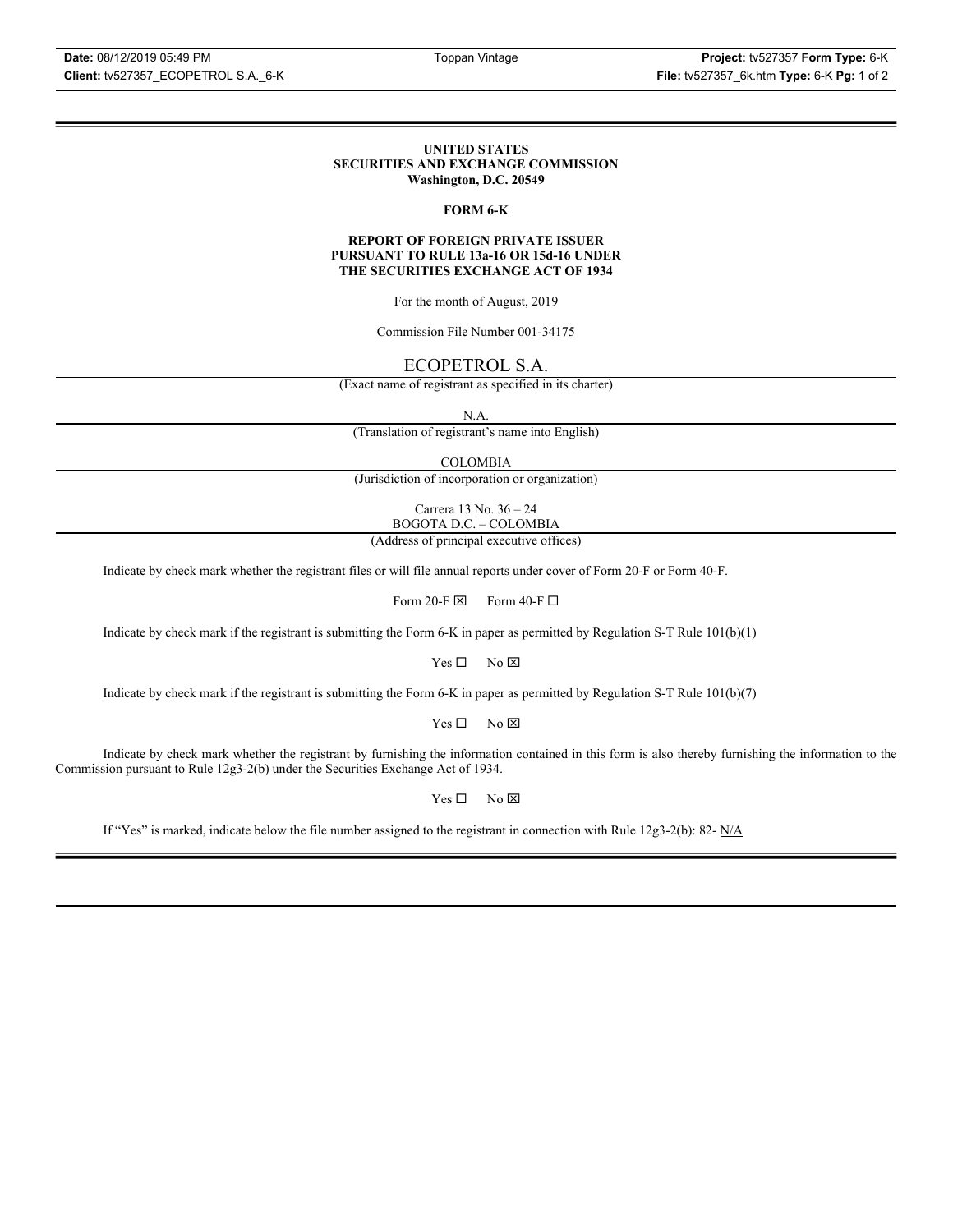### **SIGNATURES**

Pursuant to the requirements of the Securities Exchange Act of 1934, the registrant has duly caused this report to be signed on its behalf by the undersigned, thereunto duly authorized.

Ecopetrol S.A.

By: /s/ Jaime Caballero Uribe

Name: Jaime Caballero Uribe Title: Chief Financial Officer

Date: August 12, 2019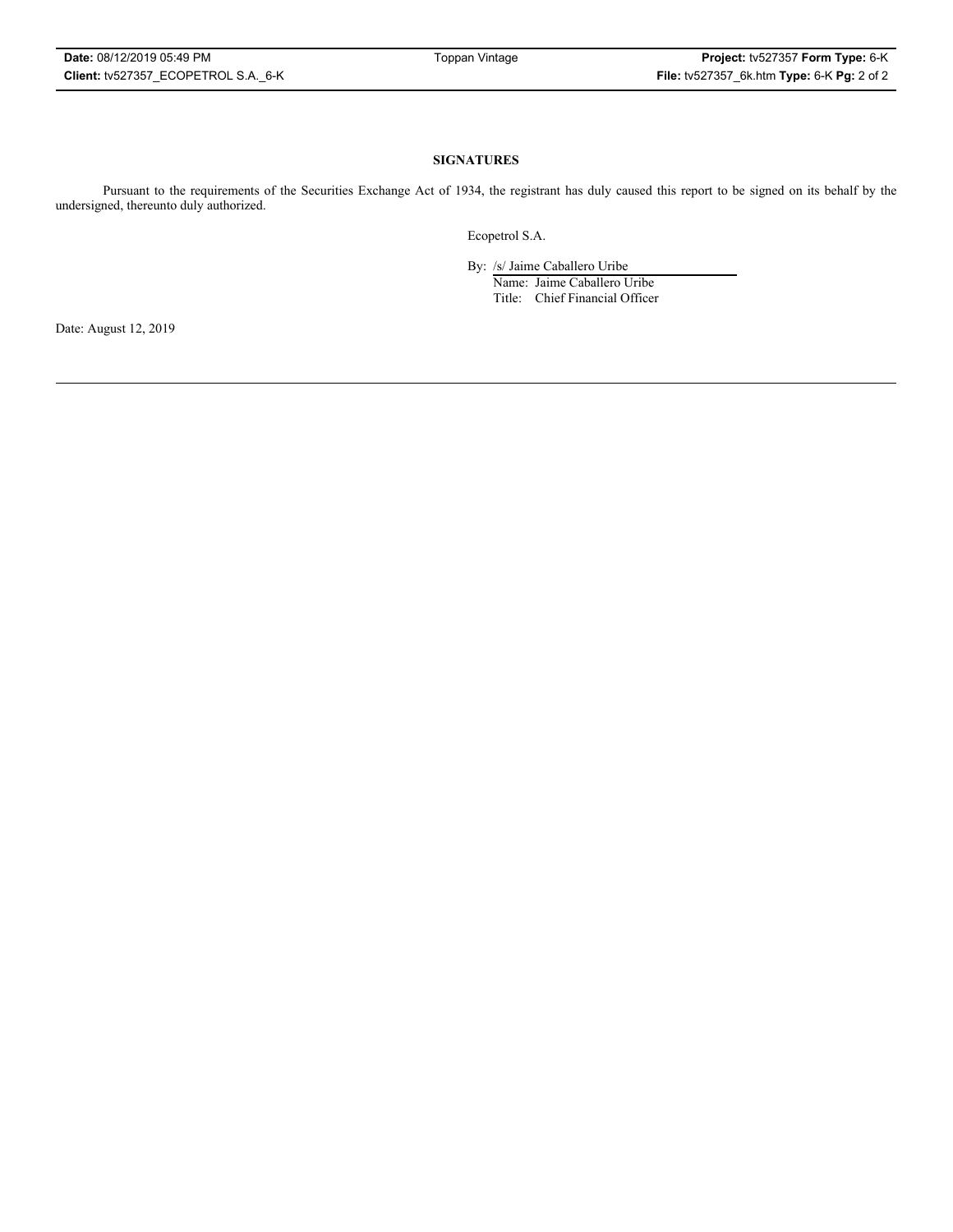**Exhibit 99.1**

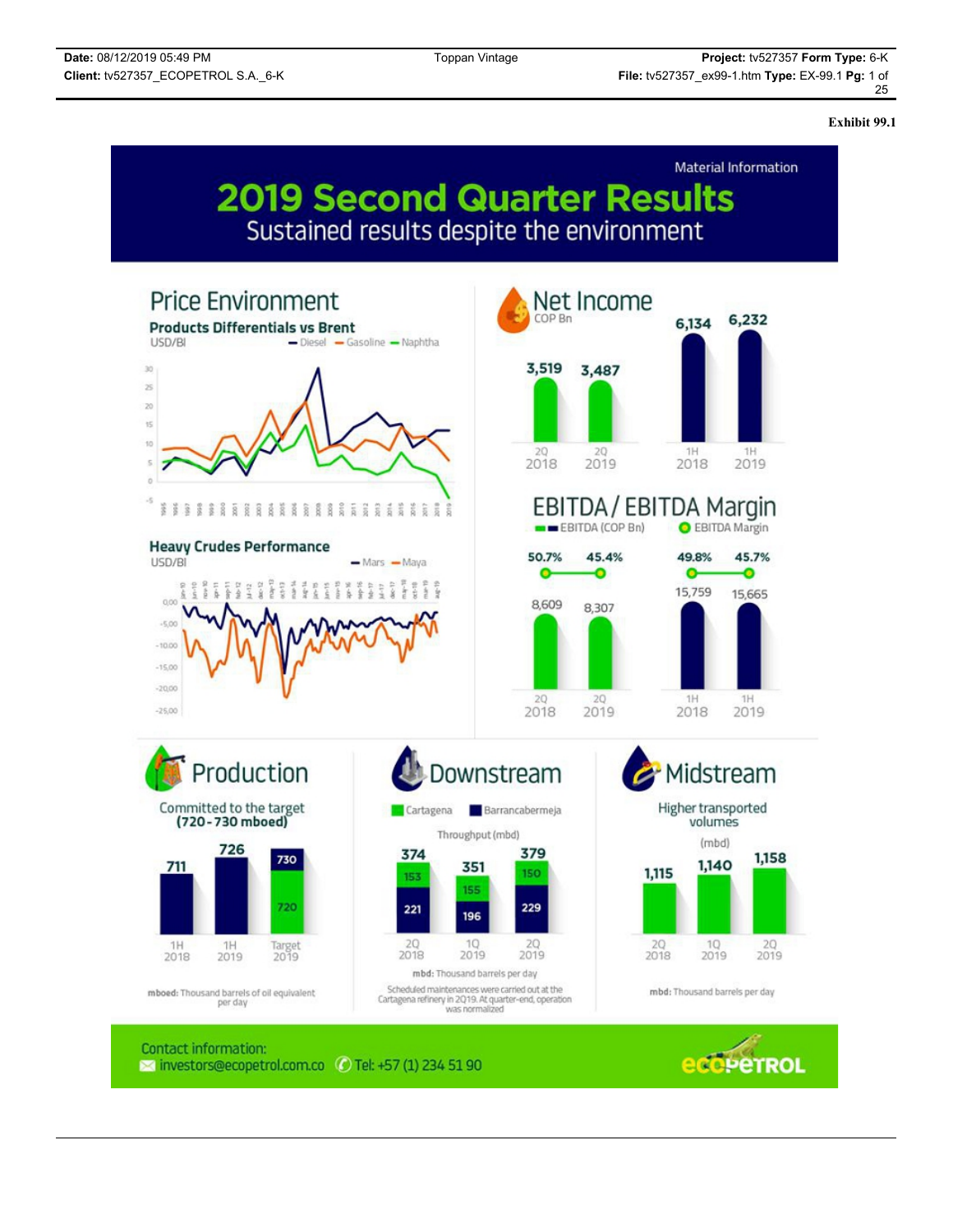# **In the first half of 2019 the Ecopetrol Group reported a net profit of COP 6.2 trillion and an EBITDA of COP 15.7 trillion, equivalent to an EBITDA margin of 45.7%.**

These results demonstrate the financial and operational strength of the company, which faced a challenging market environment during the second quarter, given the decline in international prices for Brent, naphtha and gasoline, as well as operating restrictions throughout the first half of the year, due to the scheduled maintenances in some fields and at the refineries, in order to achieve the highest standards of integrity in our operations.

On the positive side, we note the spread in the crude basket of -6.4 USD/bl in the first half of the year, supported by the strengthening of heavy crudes in the region and the commercial strategy of seeking higher-value markets, which helped offset the performance of international refined product prices. The 12% devaluation in the exchange rate compared to the first half of 2018 also favored our results.

The Ecopetrol group's first-half production totaled 726,000 barrels of oil-equivalent per day, increasing 2% compared to the same period the previous year, in line with the 2019 target. The positive results of the drilling campaign in fields such as Akacias and Rubiales, and the solid performance of the recovery program, which contributed 30% of production in the semester, partially mitigated the impact of the scheduled maintenances at the Oripaya, Cusiana and Cupiagua fields.

Sales volumes totaled 913,000 barrels-equivalent per day, increasing 4.2% compared with the first half of 2018, primarily driven by higher crude exports, and refined products from the Cartagena refinery.

On the exploratory front, the Ecopetrol Group continued to expand its presence throughout Colombia, with the award of five blocks by the National Hydrocarbons Agency during the 2019 Permanent Area Allocation Process (PPAA). Further, three of the 10 exploratory wells that were drilled demonstrated the presence of hydrocarbons.

### **"We entered the most prolific basin in the world in terms of non-conventional reservoirs"**



In July, the process of setting new crude transport tariffs was completed, which will allow a moderate increase in the midstream segment's revenues, ensuring its financial stability for the next four years and the generation of cash for the group. Operationally, we highlight that production barrels that had been being transported by tanker, are now being transported by pipeline, as a result of the segment's commercial management.

In the downstream segment, during the second quarter we carried out a scheduled maintenance at the hydrocracking unit of the Cartagena refinery, which together with the one completed at the Barrancabermeja refinery in the first quarter, will ensure operational stability, the quality of the diesel produced and will prepare us to take advantage of future benefits of the MARPOL (International Convention for the Prevention of Pollution from Ships) regulation. Throughput for the quarter totaled 379,000 barrels of oil per day, in line with the business plan target.

This segment's financial results continued to be impacted by the unfavorable pricing environment for international refined products, primarily naphtha and gasoline, combined with the appreciation in heavy crudes, which comprise our refineries' feedstock.

Regarding the investment plan, the Ecopetrol Group executed USD 1,392 million in the first half of 2019, increasing 38% versus the first half of 2018, of which 81% was allocated in the upstream segment, consistent with the Ecopetrol Group's growth strategy.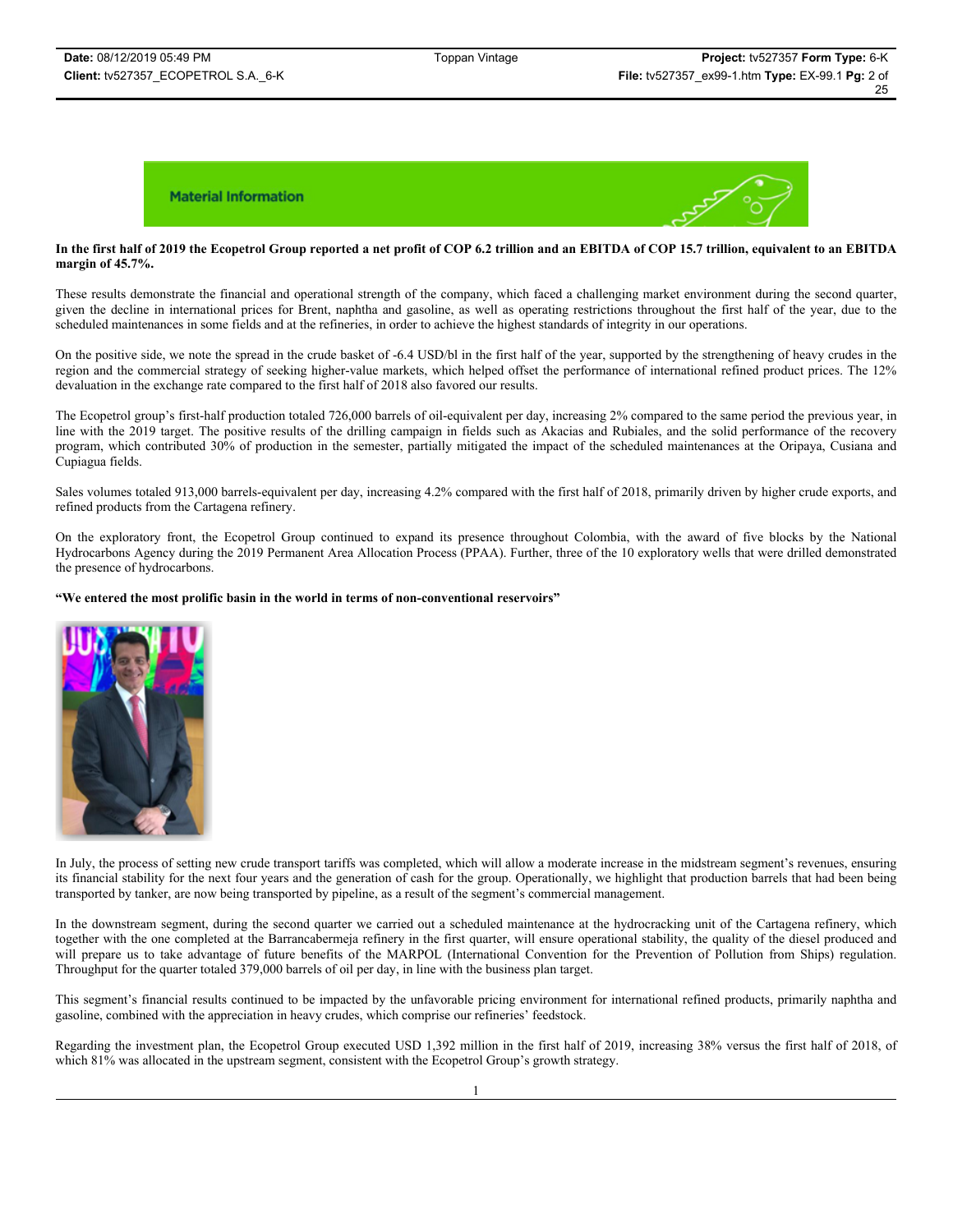

Continuing with the efficiency strategies, we launched the new  $2019 - 2023$  phase, with a target of COP 8.0 trillion, involving initiatives which seek efficiencies mainly through the optimization of capex and operating costs as well as the increase of revenues and margins. During the first half of the year, COP 958 billion in efficiencies were incorporated, concentrated largely in optimizing investments in drilling and facilities construction. This is in addition to the COP 10.2 trillion of accumulated savings between 2015 and 2018.

On the environmental front, Ecopetrol S.A. was the first company in Colombia's Oil and Gas sector to verify its reduction in greenhouse gas emissions from operating processes. The firm Ruby Canyon Engineering verified the reduction of over one million tons of CO2-equivalent between 2013 and 2017. In environmental terms, this would be equivalent to reforesting 100,000 hectares of forest.

Social and environmental investments in the first half of 2019 totaled COP 28,339 million, confirming our commitment to the environment and communities.

Additionally, in the first half of 2019 we prepared the logistics system to ensure the delivery of the ultra-low-sulfur diesel and natural gas required by the new buses of the Bogotá Mass Transportation System (Transmilenio), which began operating in June. We thus contributed to the technological renovation of this important transportation system's fleet.

Finally, in our international expansion front, I would like to highlight two very important events. The first one is the approval by the Brazilian Ministry of Mines and Energy of Ecopetrol's 10% stake in the Saturno block, located in the central region of the Santos Basin in the Brazilian Pre-salt; and second, our entry into the Midland in the Permian basin, the area with the fastest growth and highest yield in the United States, to participate in exploiting nonconventional reservoirs. This is transformational news for Ecopetrol and the country.

All this became possible through our strategic alliance with a first-tier operator as Occidental. This will facilitate an increase in our reserves and production, as well as consolidate our knowledge in the exploitation of non-conventional reservoirs. This is a critical step forward along the path of sustainability and profitable growth that we have been laying out for over two years, with a view to generating more value added for our shareholders.

We remain committed to profitable growth in production and reserves, with sustainable results, safe operation and operational excellence, generating integrated value in harmony with the environment and our communities.

> Felipe Bayón Pardo CEO, Ecopetrol S.A.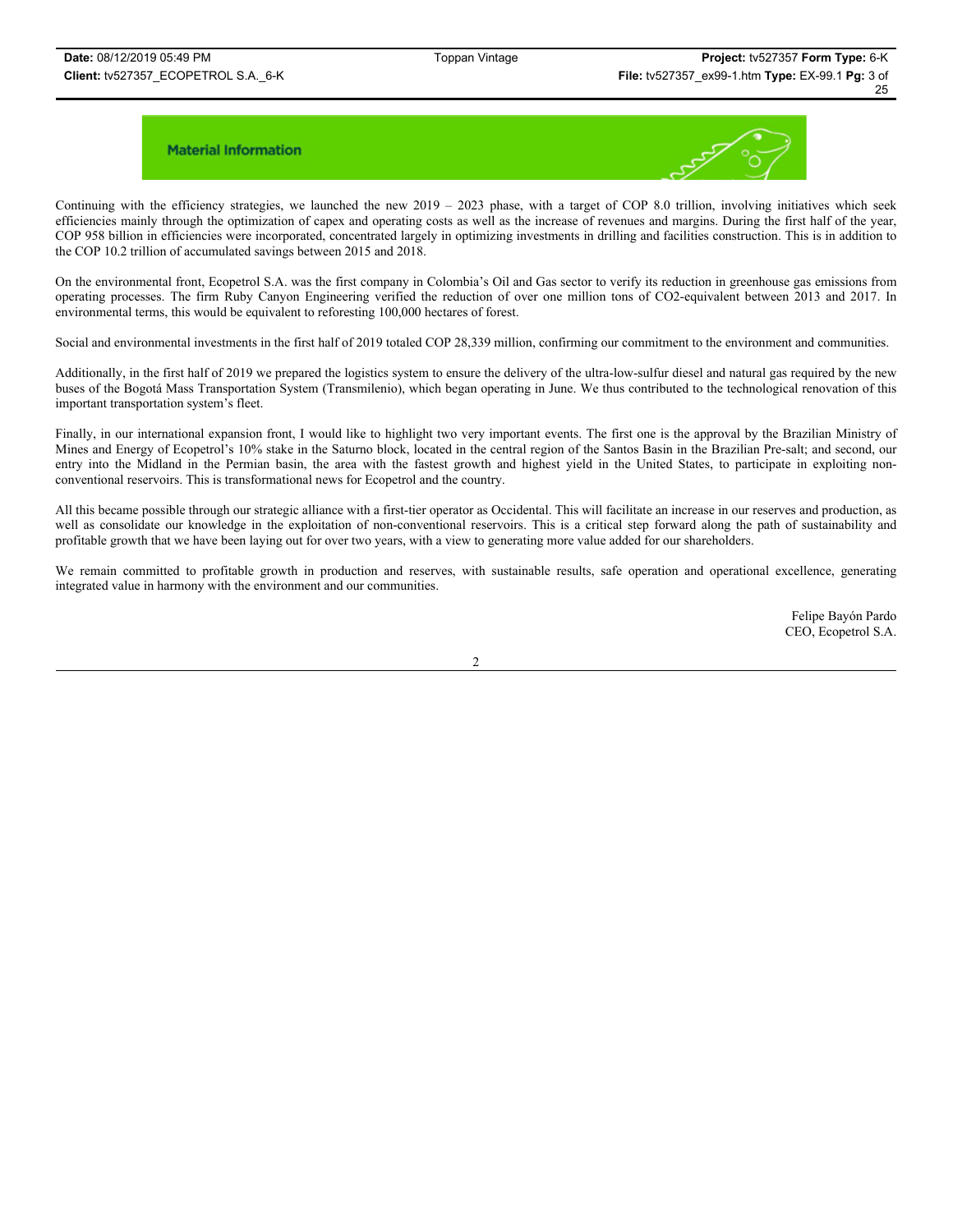

Bogotá, August 12, 2019. Ecopetrol S.A. (BVC: ECOPETROL; NYSE: EC) announced today the Ecopetrol Group's second quarter of 2019 financial results, prepared in accordance with International Financial Reporting Standards applicable in Colombia.

**In the first half of 2019, the Ecopetrol Group earned a net profit of COP 6.2 trillion and an EBITDA of COP 15.7 trillion, in line with the results obtained in the first half of 2018, even in the middle of a less favorable price environment for crude oil and refined products, and scheduled maintenance at the Barrancabermeja and Cartagena refineries. The record spreads between the export crude basket and Brent, the increase in production in line with the target, higher transported volumes, and savings on financial expenses continue leveraging the company's value creation for shareholders.**

#### **Table 1: Income Statement Financial Summary – Ecopetrol Group**

| <b>Billion (COP)</b>              | <b>2O 2019</b> | 2Q 2018  | $\Delta$ (\$) | $\Delta$ (%)  | 6M 2019  | 6M 2018  | $\Delta$ (\$) | $\Delta$ (%)           |
|-----------------------------------|----------------|----------|---------------|---------------|----------|----------|---------------|------------------------|
| <b>Total sales</b>                | 18,309         | 16,987   | 1,322         | 7.8%          | 34,251   | 31,630   | 2,621         | 8.3%                   |
| Depreciation and amortization     | 2,052          | 1,899    | 153           | 8.1%          | 4,023    | 3,670    | 353           | 9.6%                   |
| Variable cost                     | 6,777          | 5,818    | 959           | 16.5%         | 12,893   | 11,019   | 1,874         | 17.0%                  |
| Fixed cost                        | 2,385          | 2,040    | 345           | 16.9%         | 4,531    | 3,915    | 616           | 15.7%                  |
| <b>Cost of sales</b>              | 11,214         | 9,757    | 1,457         | $14.9\%$      | 21,447   | 18,604   | 2,843         | $15.3\%$               |
| <b>Gross income</b>               | 7,095          | 7,230    | (135)         | (1.9)%        | 12,804   | 13,026   | (222)         | (1.7)%                 |
| Operating expenses                | 1,137          | 846      | 291           | 34.4%         | 1,890    | 1,462    | 428           | 29.3%                  |
| <b>Operating income</b>           | 5,958          | 6,384    | (426)         | $(6.7)^{0/6}$ | 10,914   | 11,564   | (650)         | $(5.6)\%$              |
| Financial income (loss)           | (391)          | (620)    | 229           | $(36.9)\%$    | (776)    | (1, 189) | 413           | $(34.7)\%$             |
| Share of profit of companies      |                | 96       | (24)          | $(25.0)\%$    | 233      | 182      | 51            | 28.0%                  |
| Income before income tax          | 5,639          | 5,860    | (221)         | (3.8)%        | 10,371   | 10,557   | (186)         | $\overline{(1.8)^{9}}$ |
| Income tax                        | (1, 872)       | (2,093)  | 221           | $(10.6)\%$    | (3,546)  | (3,973)  | 427           | (10.7)%                |
| Net income consolidated           | 3,767          | 3,767    |               | $0.0\%$       | 6,825    | 6,584    | 241           | 3.7%                   |
| Non-controlling interest          | (280)          | (248)    | (32)          | 12.9%         | (593)    | (450)    | (143)         | 31.8%                  |
| Net income attributable to owners |                |          |               |               |          |          |               |                        |
| of Ecopetrol                      | 3,487          | 3,519    | (32)          | (0.9)%        | 6,232    | 6,134    | 98            | $1.6\%$                |
| <b>EBITDA</b>                     | 8,307          | 8.609    | (302)         | $(3.5)\%$     | 15,665   | 15,759   | (94)          | $(0.6)\%$              |
| <b>EBITDA</b> Margin              | $45.4\%$       | $50.7\%$ |               | (5.3)%        | $45.7\%$ | $49.8\%$ |               | (4.1)%                 |

The figures included in this report are not audited. The financial information is expressed in billions of Colombian pesos (COP) or US dollars (USD), or thousands of barrels of oil equivalent per day (mboed) or tons, and this is so indicated where applicable. For presentation purposes, certain figures of this report were rounded to the nearest decimal place.

Statements on future projections: This press release may contain statements on future projections related to business prospects, estimated for operating and financial results, and on Ecopetrol growth. These are projections, and therefore are based solely on management's expectations as to the company's future and its continuous access to capital to finance the company's business plan. These statements on future projections basically depend on changes in market conditions, government regulations, competitive pressure, the performance of the Colombian economy and industry, among other factors; therefore, they are subject to change without prior notice.

3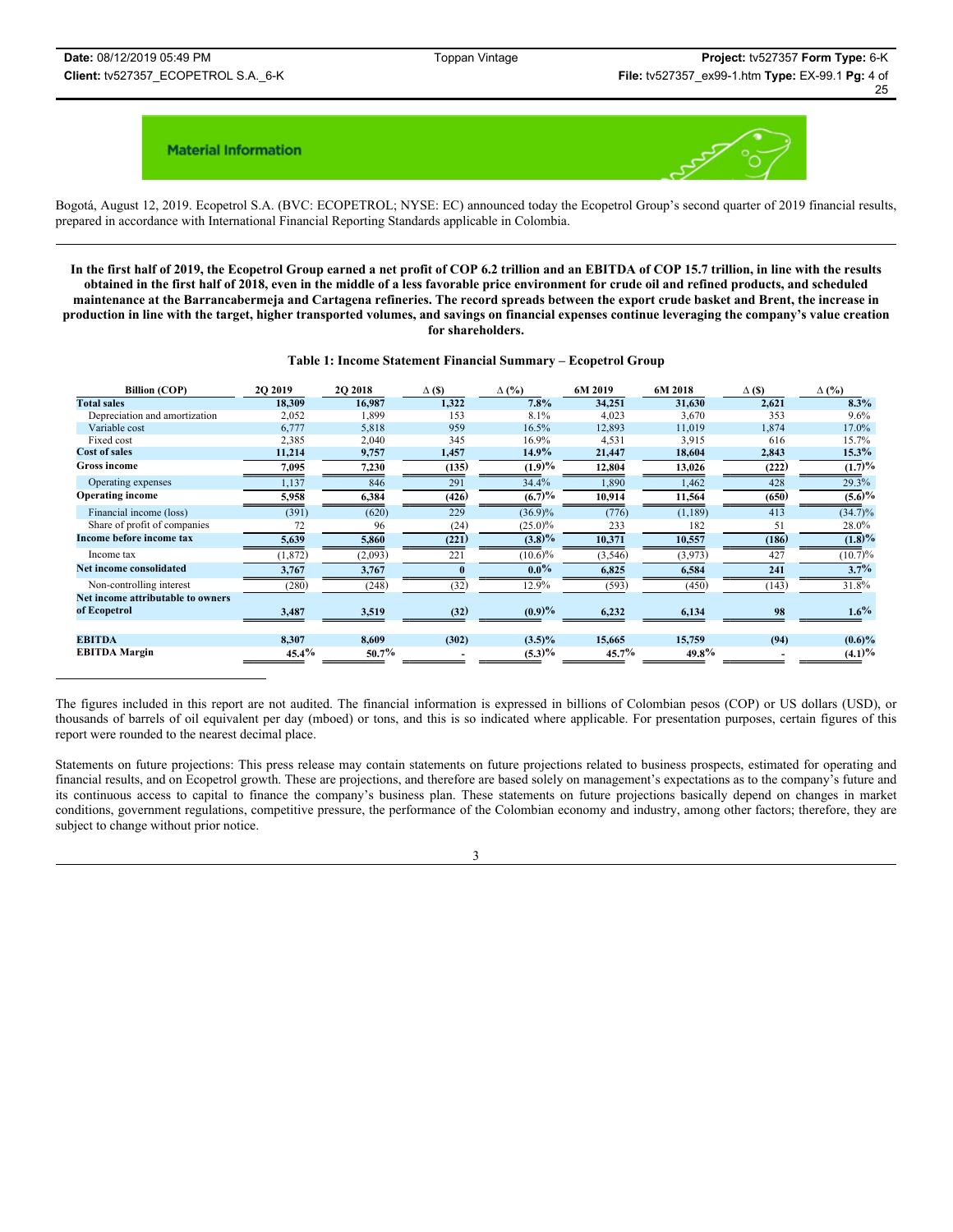

### **I. Macroeconomic and Market Context**

After the positive economic growth posted in 2017 (3.8%) and 2018 (3.6%), global activity has slowed considerably, as a result, among others, of: i) the low economic growth in China and the increased trade tensions with the United States, ii) the lower consumer confidence and reduced manufacturing in the Euro zone, and iii) the deceleration of industrial production worldwide. This weak growth has resulted in low demand for hydrocarbons and larger product inventories. For example, inventories of gasoline, medium distillates, jet fuel and fuel oil in OECD<sup>1</sup> countries have been increasing along 2019, reaching levels 5% higher than those posted in 2018 and 1.4% above the average levels between 2014 and 2018.

Moreover, refineries globally have been affected by a weakening crack spread for some products due to the economic slowdown and rising prices for their intermediate and heavy crude diets, due to i) the agreement between OPEC and Russia, ii) sanctions on Iran, and iii) a sharp reduction in production in Venezuela. In this environment, Maya heavy crude on the US Gulf Coast (USGC) has strengthened against Brent over the past year, from a spread of -11.1 USD/bl to -5.7 USD/bl between the first half of 2018 and the first half of 2019, while the crack spread for regular USGC gasoline versus Brent has fallen by 3.8 USD/bl, and that of USGC heavy naphtha has fallen by 5.7 USD/bl during that same period. This situation has generated a drop in refining margins worldwide, which have posted six-year lows in some months of the first half of 2019.

Likewise, the strengthening of the dollar continued due to the resistance of the US economy to the weakening of world growth and greater risk aversion due to the escalation of the trade war between the United States and China. Although the market has cut 2019 growth forecasts for several economies throughout the year, there has been no significant change in US growth expectations, which have remained at rates close to 2.5%.

At the local level, the Colombian economy registered 2.8% growth in the first quarter of 2019, lower than expected by the market (3.0%). The Colombian Central Bank expects greater dynamism in the remainder of 2019 and forecasts a 3.0% full-year growth. Among the indexes of economic activity that show better performance and support the prospects for economic recovery are industrial production, retail sales, energy demand, oil production and a lower fall in coal production. Between January and April 2019, oil production in the country was 891,931 barrels per day average, which meant an annual variation of 4.7% compared to the first four months of 2018, when there was a production of 851,241 barrels per day average.

### **II. Ecopetrol Group Financial and Operating Results**

### **1. Income Statement**

### **a) Sales Revenue**

Increase of 7.8% in sales revenue in 2Q19 versus 2Q18, as a combined result of:

- a) A decrease in the average weighted basket price of crude oils, gas and refined products -3.9 USD/bl (COP -1.1 trillion), largely due to the decline in Brent crude benchmark prices, partially offset by improved crude spreads, which in turn were due primarily to restrictions on Venezuelan shipments and the Group's commercial strategy.
- b) Positive volume effect of sales (COP +0.5 trillion, +17.2 mboed).
- c) Higher average exchange rate, positively impacting total revenue (COP +1.8 trillion)
- d) Higher revenue from transport and other services (COP +83 billion).

<sup>1</sup> Organization for Economic Cooperation and Development

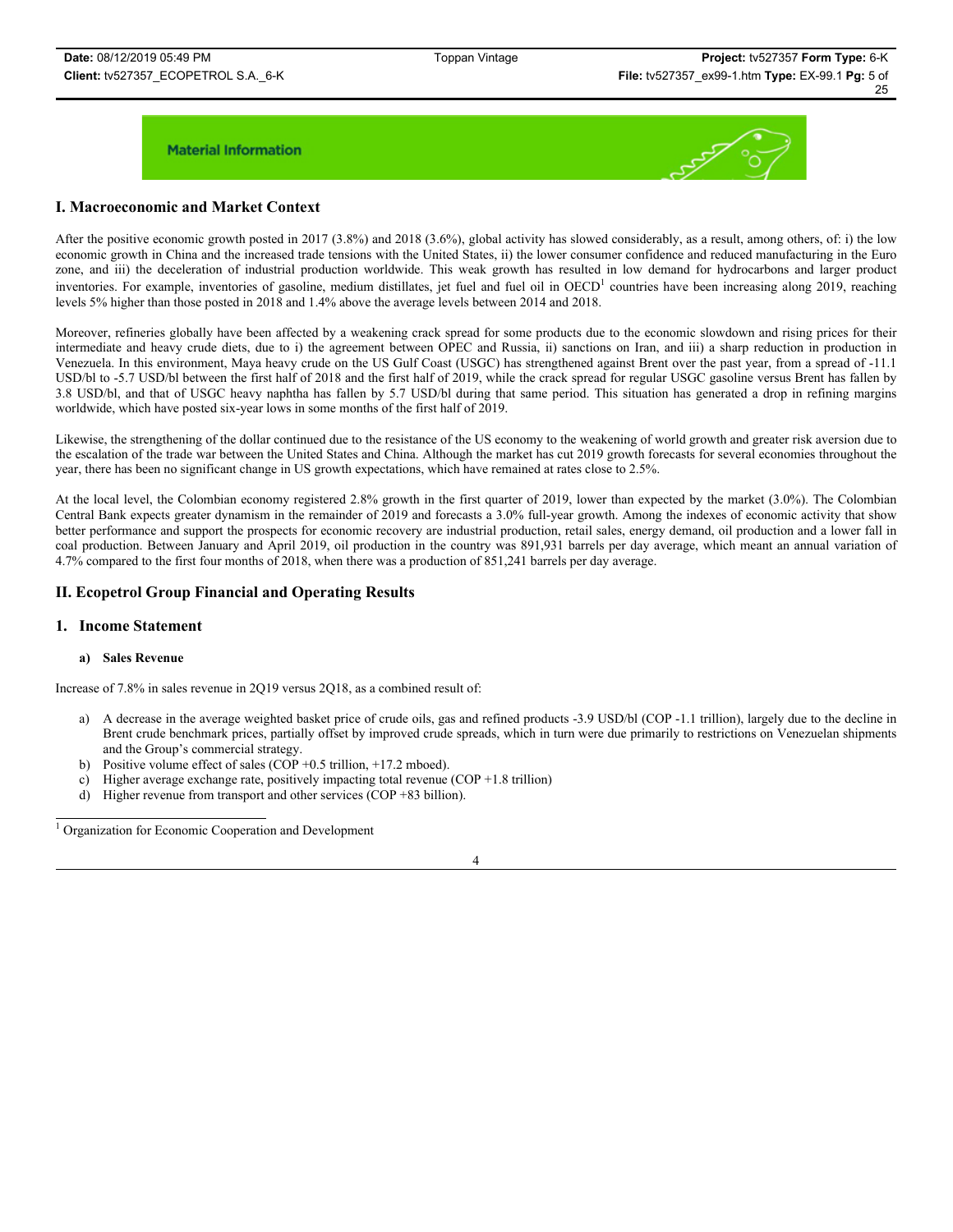

**Volume sales:** 2Q19 volumes sold totaled 917.2 mboed, an increase of 1.9% as compared to 2Q18, primarily due to: i) higher diesel exports associated with increased available volumes from the Cartagena refinery given the lower destination to the local market, ii) higher domestic sales of liquid fuels due to greater demand, and iii) greater requests from border regions.

### **Table 2: Volumetric Sales – Ecopetrol Group**

| <b>Local Sales Volume - mboed</b>  | 2Q 2019 | 2Q 2018  | $\Delta$ (%) | 6M 2019 | 6M 2018 | $\Delta$ (%) |
|------------------------------------|---------|----------|--------------|---------|---------|--------------|
| Crude Oil                          | 5.3     | 4.6      | 15.2%        | 7.1     | 5.9     | 20.3%        |
| Natural Gas                        | 75.0    | 77.5     | $(3.2)\%$    | 76.6    | 74.2    | $3.2\%$      |
| Gasoline                           | 116.6   | 107.6    | 8.4%         | 114.1   | 110.3   | $3.4\%$      |
| <b>Medium Distillates</b>          | 153.8   | 149.7    | 2.7%         | 153.6   | 148.9   | $3.2\%$      |
| LPG and Propane                    | 15.1    | 16.7     | $(9.6)\%$    | 15.0    | 16.9    | $(11.2)\%$   |
| Fuel Oil                           | 3.8     | 10.5     | $(63.8)\%$   | 2.6     | 9.8     | $(73.5)\%$   |
| Industrials and Petrochemicals     | 21.9    | 21.2     | 3.3%         | 22.2    | 20.9    | $6.2\%$      |
| <b>Total Local Volumes</b>         | 391.5   | 387.8    | $1.0\%$      | 391.2   | 386.9   | $1.1\%$      |
| <b>Export Sales Volume - mboed</b> | 2Q 2019 | 20 20 18 | $\Delta$ (%) | 6M 2019 | 6M 2018 | $\Delta$ (%) |
| Crude Oil                          | 395.8   | 402.5    | $(1.7)\%$    | 402.1   | 384.7   | 4.5%         |
| Products                           | 128.7   | 108.3    | 18.8%        | 118.3   | 102.7   | 15.2%        |
| Natural Gas*                       | 1.2     | 1.4      | $(14.3)\%$   | 1.5     | 1.6     | $(6.3)\%$    |
| <b>Total Export Volumes</b>        | 525.7   | 512.2    | $2.6\%$      | 521.9   | 489.0   | $6.7\%$      |
| <b>Total Sales Volumes</b>         | 917.2   | 900.0    | $1.9\%$      | 913.1   | 875.9   | $4.2\%$      |

\*Natural gas exports correspond to local sales of Ecopetrol America Inc.

### **Markets of Operation**

#### **Colombia (43% of sales): 1.0% increase over 2Q18, primarily due to:**

- x An increase in gasoline sales to the border region due to higher quotas set by the Ministry of Mines and Energy, given the reduced supply of Venezuelan gasoline.
- x Increased sales of medium distillates in the border region, higher sales to the mining sector and increased demand for air transport.
- x A decrease in fuel oil sales primarily due to the termination of the domestic sales agreement as of March.
- Lower natural gas sales due to decreased availability as a result of the scheduled maintenances at Oripaya, Cusiana and Cupiagua, as well as the controlled shutdown of the Gibraltar plant in June 2019, partially offset by new contracts resulting from the commercialization process of larger fields and increased production at Hocol.

### **International (57% of sales): 2.6% increase over 2Q18, primarily due to:**

- x Higher diesel exports given the lower sales to the local market, which was supplied with imported product.
- Lower sales of crude primarily due to higher throughput at refineries in Colombia and shifting of certain sales volumes to 3Q19 by the rescheduling of deliveries.

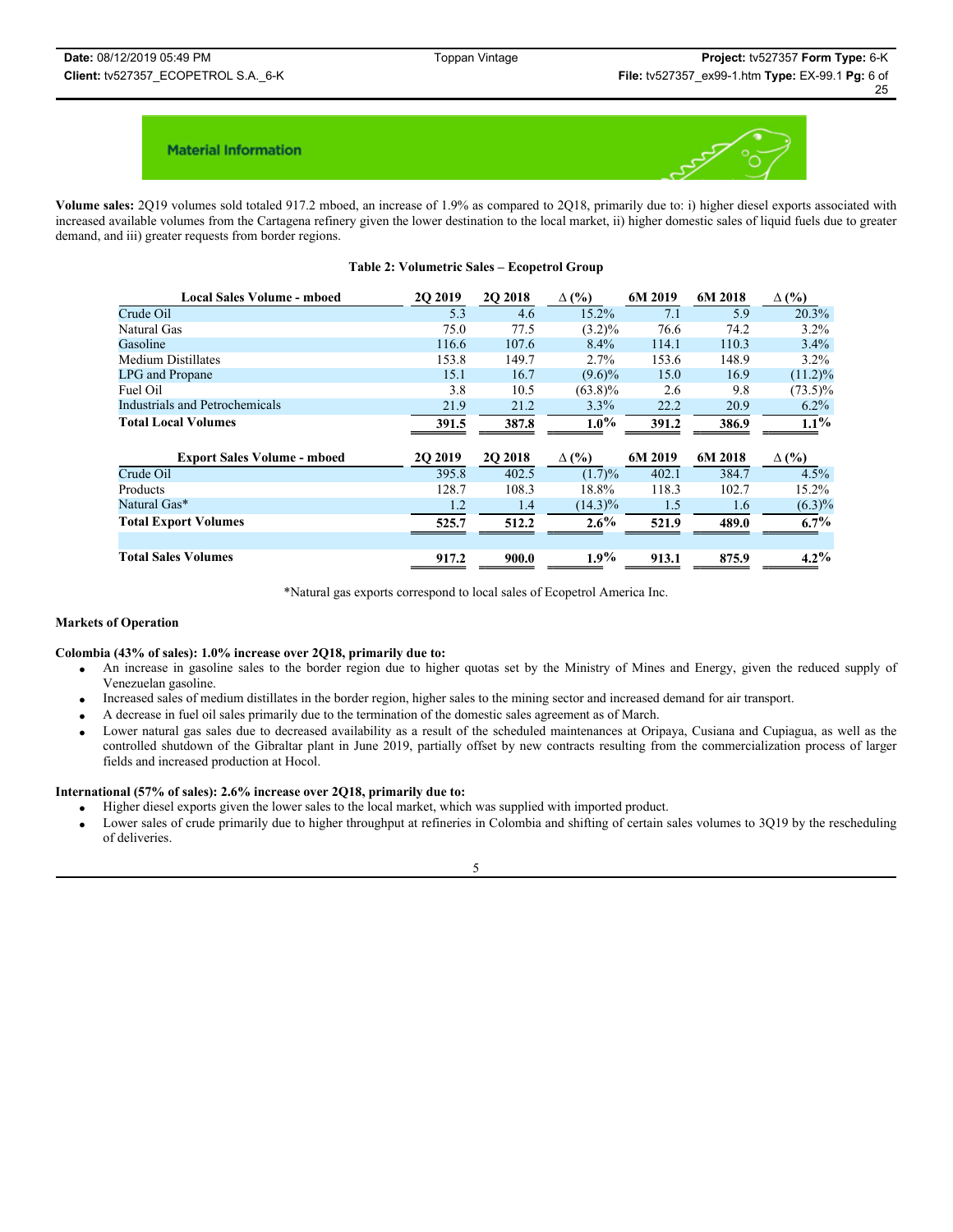

### **Table 3: Export Destinations - Ecopetrol Group**

| Crudes - mboed              | 2Q 2019         | <b>202018</b> | % Share   | 6M 2019 | 6M 2018 | % Share   |
|-----------------------------|-----------------|---------------|-----------|---------|---------|-----------|
| U.S. Gulf Coast             | 181.4           | 144.8         | 45.8%     | 162.4   | 141.8   | 40.4%     |
| Asia                        | 151.3           | 101.8         | 38.2%     | 146.6   | 108.7   | 36.5%     |
| Europe                      | 32.9            | 20.8          | 8.3%      | 24.7    | 10.5    | $6.1\%$   |
| Central America / Caribbean | 18.8            | 101.3         | $4.8\%$   | 32.3    | 83.5    | $8.0\%$   |
| <b>U.S. West Coast</b>      | 10.3            | 7.4           | 2.6%      | 14.5    | 12.4    | 3.6%      |
| South America               | 0.8             | 1.9           | $0.2\%$   | 1.9     | 3.6     | 0.5%      |
| Others                      | 0.2             | 19.0          | $0.1\%$   | 2.9     | 15.9    | 0.7%      |
| U.S. East Coast             | 0.0             | 5.5           | $0.0\%$   | 16.8    | 8.3     | 4.2%      |
| Total                       | 395.8           | 402.5         | $100.0\%$ | 402.1   | 384.7   | $100.0\%$ |
|                             |                 |               |           |         |         |           |
| <b>Products - mboed</b>     | <b>20 20 19</b> | 2Q 2018       | % Share   | 6M 2019 | 6M 2018 | % Share   |
| <b>U.S. East Coast</b>      | 43.0            | 14.9          | 33.4%     | 42.7    | 20.8    | 36.1%     |
| Central America / Caribbean | 42.0            | 22.8          | 32.7%     | 35.8    | 23.0    | 30.3%     |
| Asia                        | 20.9            | 20.3          | $16.2\%$  | 19.9    | 22.5    | 16.8%     |
| U.S. Gulf Coast             | 13.9            | 39.2          | 10.8%     | 7.3     | 24.4    | $6.2\%$   |
| South America               | 5.5             | 7.6           | $4.3\%$   | 7.3     | 8.0     | $6.2\%$   |
| Europe                      | 3.4             | 3.5           | 2.6%      | 2.0     | 2.4     | 1.7%      |
| <b>U.S. West Coast</b>      | 0.0             | 0.0           | $0.0\%$   | 3.3     | 1.6     | 2.8%      |

Note: Information subject to change after the quarter close, as some destinations are reclassified in accordance with final export results.

#### **Exports**

#### **Crudes:**

- x US Gulf Coast: Better valuation of heavy crudes due to the drop in supply from Mexico and Venezuela.
- x Asia: Increased share as a result of sanctions on Iranian crude that generated a greater opportunity for the entry of other heavy crudes.
- x Central America and the Caribbean: Less incentive for temporary storage of Latin American crude in the Caribbean for subsequent sale in Asia.
- Europe: Increased share as a result of the strengthening in the price of crude competitors, due to sanctions on Iranian crude, which generated a greater enter opportunity to the Castilla blend crude.

#### **Refined Products:**

- x US East Coast: Increased share, largely due to greater exports of ultra-low-sulfur diesel (ULSD).
- x Central America and the Caribbean: Higher sales of fuel oil to Asia for better valuation versus the Gulf Coast and greater exports of ultra-low-sulfur diesel (ULSD) due to higher product availability.
- x US Gulf Coast: Lower exports of naphtha due to scheduled maintenance at the Cartagena Refinery, and of fuel oil at the Barrancabermeja refinery, due to detour to more valuable flows.

#### **Prices and Spreads Performance**

**Crudes:** In 2Q19 the price of the sales basket of crude oils decreased 4.8% as compared to 2Q18 as a result of a decline in the Brent price, explained by the increase in supply mainly in the United States, which increased inventories more than expected. This was partially offset by a stronger basket spread, which reached its historical maximum of -4.9 USD/bl, due to the use of market conditions generated by a lower supply in the US Gulf as a result of restrictions on shipments of Venezuelan crude and higher demand from refineries in Mexico.

**Refined Products:** In 2Q19 the price of the basket of refined products versus Brent declined 7.7% compared to 2Q18, due to a weakness in gasoline prices, occasioned by the global oversupply of inventory due to high refinery output and the processing of light crudes with higher yields into naphtha's. This was offset by a stronger price for fuel oil, given the reduction in global supply.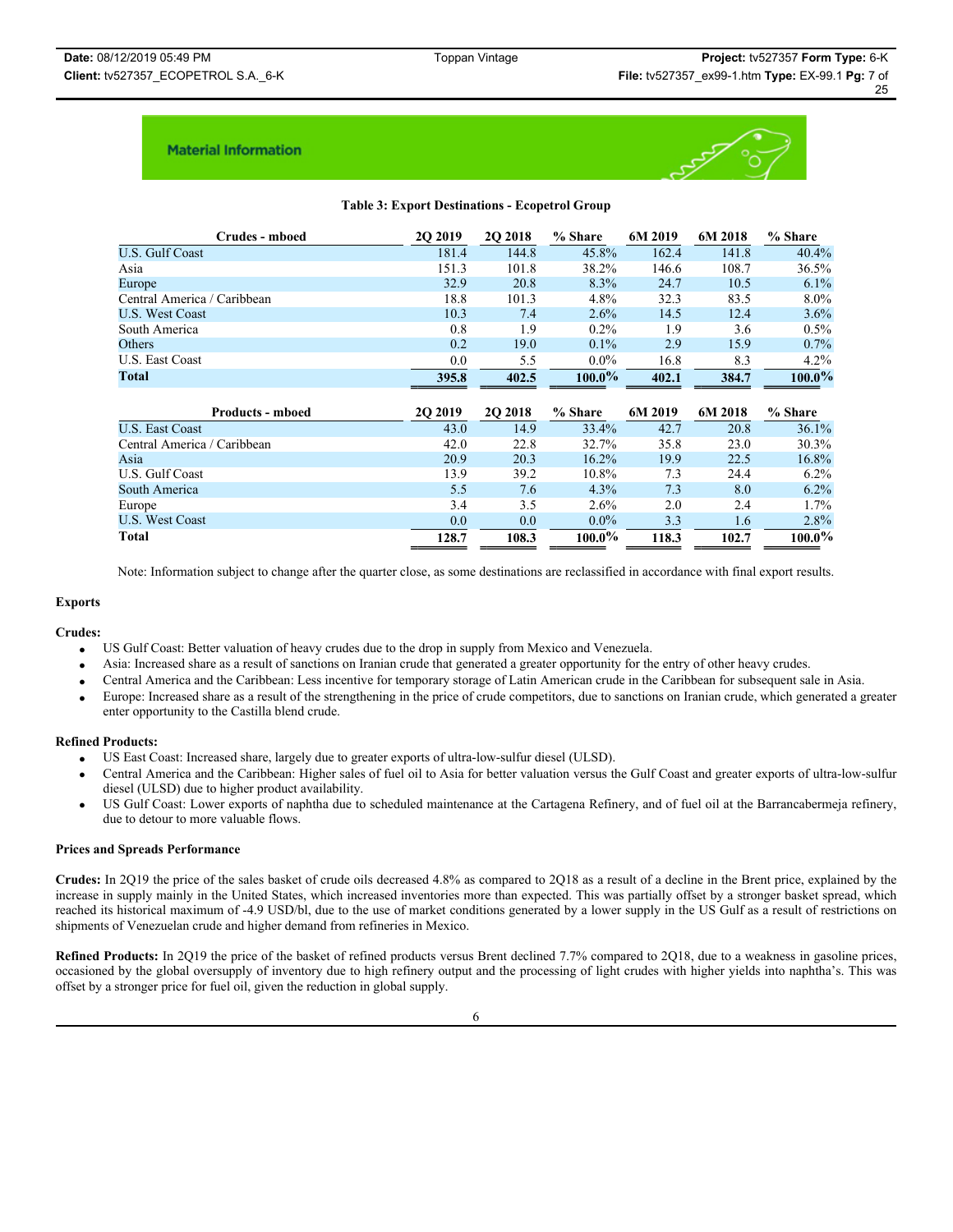

**Natural Gas:** Increase of 1.3% in the price per barrel equivalent versus 2Q18, due to the renewal of contracts from the commercialization process of larger fields and incremental sales at prices higher than those in 2018.

#### **Table 4: Average Basket Prices and Price Spreads - Ecopetrol Group**

| <b>USD/Bl</b>                       | <b>20 20 19</b> | <b>2O 2018</b> | $\Delta$ (%) | 6M 2019    | 6M 2018    | $\Delta$ (%) |
|-------------------------------------|-----------------|----------------|--------------|------------|------------|--------------|
| <b>Brent</b>                        | 68.5            | 75.0           | $(8.7)\%$    | 66.2       | 71.2       | $(7.0)\%$    |
| Natural Gas Basket                  | 23.9            | 23.6           | 1.3%         | 24.0       | 22.9       | $4.8\%$      |
|                                     |                 |                |              |            |            |              |
| Crude Oil Basket Spread             | (4.9)           | (8.2)          | $40.2\%$     | (6.4)      | (7.7)      | 16.9%        |
| Crude Oil Basket                    | 63.6            | 66.8           | $(4.8)\%$    | 59.8       | 63.5       | $(5.8)\%$    |
| % Spread Crude Oil Basket vs. Brent | (7.7)%          | $(10.9)\%$     | 29.4%        | $(10.7)\%$ | $(12.1)\%$ | 11.6%        |
|                                     |                 |                |              |            |            |              |
| Products Basket Spread              | 4.7             | 4.3            | $9.3\%$      | 5.5        | 5.5        | $0.0\%$      |
| <b>Products Basket</b>              | 73.2            | 79.3           | (7.7)%       | 71.7       | 76.7       | $(6.5)\%$    |
| % Spread Products Basket vs. Brent  | $6.5\%$         | 5.7%           | 14.0%        | 7.7%       | 7.2%       | $6.9\%$      |

#### **b) Cost of Sales**

**Depreciation and amortization:** Increase of 8.1% in 2Q19 versus 2Q18, primarily due to the offsetting effect of:

- a) Higher production and CAPEX levels, associated with the results of the drilling campaign and the improved recovery factor of the assets.
- b) Higher average exchange rate, impacting the depreciation cost of subsidiaries operating with the dollar as functional currency, given the devaluation against that currency.
- c) The above was offset by the greater incorporation of reserves in 2018 versus 2017, yielding a lower depreciation rate.

**Variable costs:** Increase of 16.5% in 2Q19 versus 2Q18, primarily due to:

- a) Higher purchase costs of crude, natural gas and refined products (COP +0.9 trillion), due to the net effect of:
	- $\bullet$  Higher purchased volume (COP +716 billion, +23.4 mboed), primarily diesel to supply the local market.
	- Lower average price of domestic purchases and imports of crude oil, refined products and natural gas (COP -571 billion).
	- Higher average exchange rate on purchases (COP +799 billion).
- b) Other minor changes (COP +15 billion).

### **Table 5: Local Purchases and Imports – Ecopetrol Group**

|           | <b>Local Purchases - mboed</b> | <b>2O 2019</b> | <b>2O 2018</b> | $\Delta$ (%) | 6M 2019 | 6M 2018 | $\Delta$ (%) |
|-----------|--------------------------------|----------------|----------------|--------------|---------|---------|--------------|
| Crude Oil |                                | 162.8          | 167.7          | $(2.9)\%$    | 162.7   | 163.3   | $-0.4\%$     |
| Gas       |                                | 1.6            | 9.9            | $(83.8)\%$   | 1.9     | 5.8     | $-67.2%$     |
| Products  |                                | 2.8            | 3.1            | $(9.7)\%$    | 3.1     | 3.3     | $-6.1\%$     |
| Diluent   |                                | 0.4            | 0.5            | $(20.0)\%$   | 0.4     | 0.4     | $0.0\%$      |
| Total     |                                | 167.6          | 181.2          | $(7.5)\%$    | 168.1   | 172.8   | $-2.7%$      |
|           |                                |                |                |              |         |         |              |
|           | Imports - mboed                | <b>2O 2019</b> | <b>2O 2018</b> | $\Delta$ (%) | 6M 2019 | 6M 2018 | $\Delta$ (%) |
| Crude Oil |                                | 40.4           | 36.9           | 9.5%         | 35.1    | 41.2    | $-14.8%$     |
| Products  |                                | 73.5           | 43.0           | 70.9%        | 85.6    | 46.1    | 85.7%        |
| Diluent   |                                | 55.2           | 52.2           | 5.7%         | 53.1    | 50.1    | $6.0\%$      |
| Total     |                                | 169.1          | 132.1          | $28.0\%$     | 173.8   | 137.4   | 26.5%        |
|           |                                |                |                |              |         |         |              |
| Total     |                                | 336.7          | 313.3          | $7.5\%$      | 341.9   | 310.2   | $10.2\%$     |
|           |                                |                |                |              |         |         |              |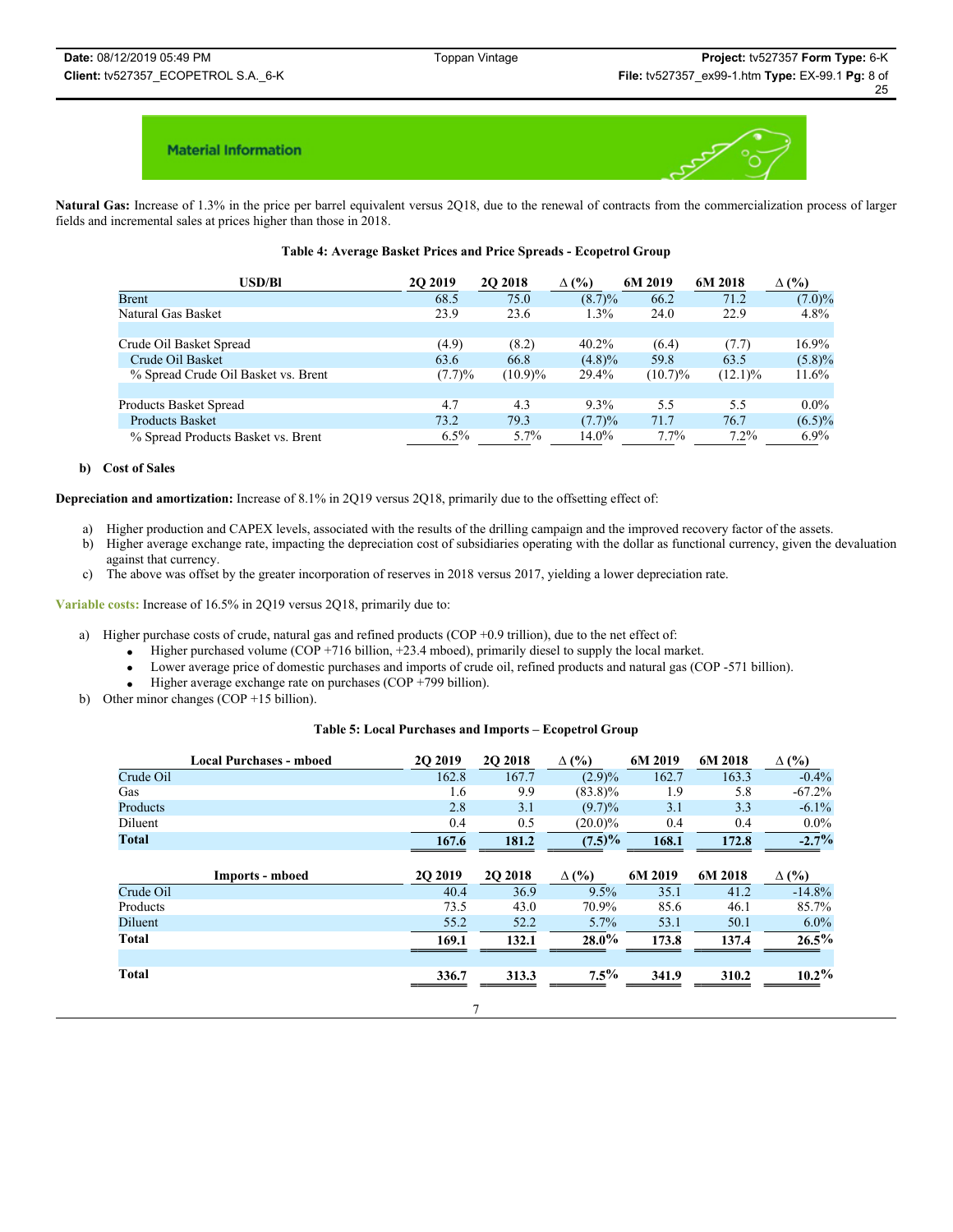

**Fixed costs:** Increase of 16.9% in 2Q19 versus 2Q18, primarily due to:

- a) Higher costs of maintenance and contracted services (COP +260 billion) due to the increased operational activity as a result of i) greater production levels, ii) higher costs associated with secondary recovery by water injection, iii) commissioning of new wells and workovers, and iv) larger share of fields, among others.
- b) Higher labor costs (COP +61 billion), primarily due to the recognition of employee benefits included in our new Collective Bargaining Agreement and higher headcount.
- c) Other minor changes (COP +24 billion).

#### **c) Operating and Exploratory Expenses**

Operating and exploratory expenses increased 34.4% in 2Q19 versus 2Q18, primarily due to:

- a) Write off of the exploratory activity of the Tibirita-1, Tibirita-1A and Avila projects in Caño Sur, which were recognized as ongoing project in the balance sheet. The recognition of the expense of these projects is adopted after updating the economic viability given the completion of the technical and commercial studies, and the non-extension by the competent authority in the extension of the exploratory stage.
- b) High labor expenses due to the recognition of employee benefits agreed in our new Collective Bargaining Agreement and higher headcount.
- c) Higher taxes, primarily 4x1,000 tax on financial transactions associated with higher dividend payments.
- d) Higher costs in repairing damage caused by third parties to the transport system and illegal valves.

#### **d) Financial (Non-Operating) Results**

The change in financial results in 2Q19 versus 2Q18 corresponds to the net effect of:

- a) Savings in financial costs (COP +155 billion) primarily associated with the debt prepayments in 2018.
- b) Higher revenue from the valuation of the securities portfolio, increased in yields and other minor factors (COP +74 billion).

The **effective tax rate** for 2Q19 was 33.2%, versus 35.7% in 2Q18. The decline was primarily due to the reduction of four percentage points in the nominal tax rate set by the Financing Law approved in late 2018, offset by lower results in the Cartagena refinery, which taxes under presumptive income.

### **2. Financial Statement Position**

#### **a) Assets**

Decline of 2.4% in assets in 2Q19 compared to 1Q19, primarily explained by the net effect of:

a) A reduction in **other financial assets and cash equivalents** (COP -3.6 trillion), primarily from the combined effect of: i) cash flow generated from operations (COP +6.0 trillion), ii) outflow of funds for CAPEX (COP -2.2 trillion), iii) payment of dividends to the Government and minority shareholders (COP -6.6 trillion), iv) payment of principal and debt service (COP -1.1 trillion) and v) positive effect of the devaluation of the Colombian peso against the dollar (COP +0.1 trillion). At the end of the quarter our cash composition was comprised of 57% U.S. dollars and 43% Colombian pesos.

8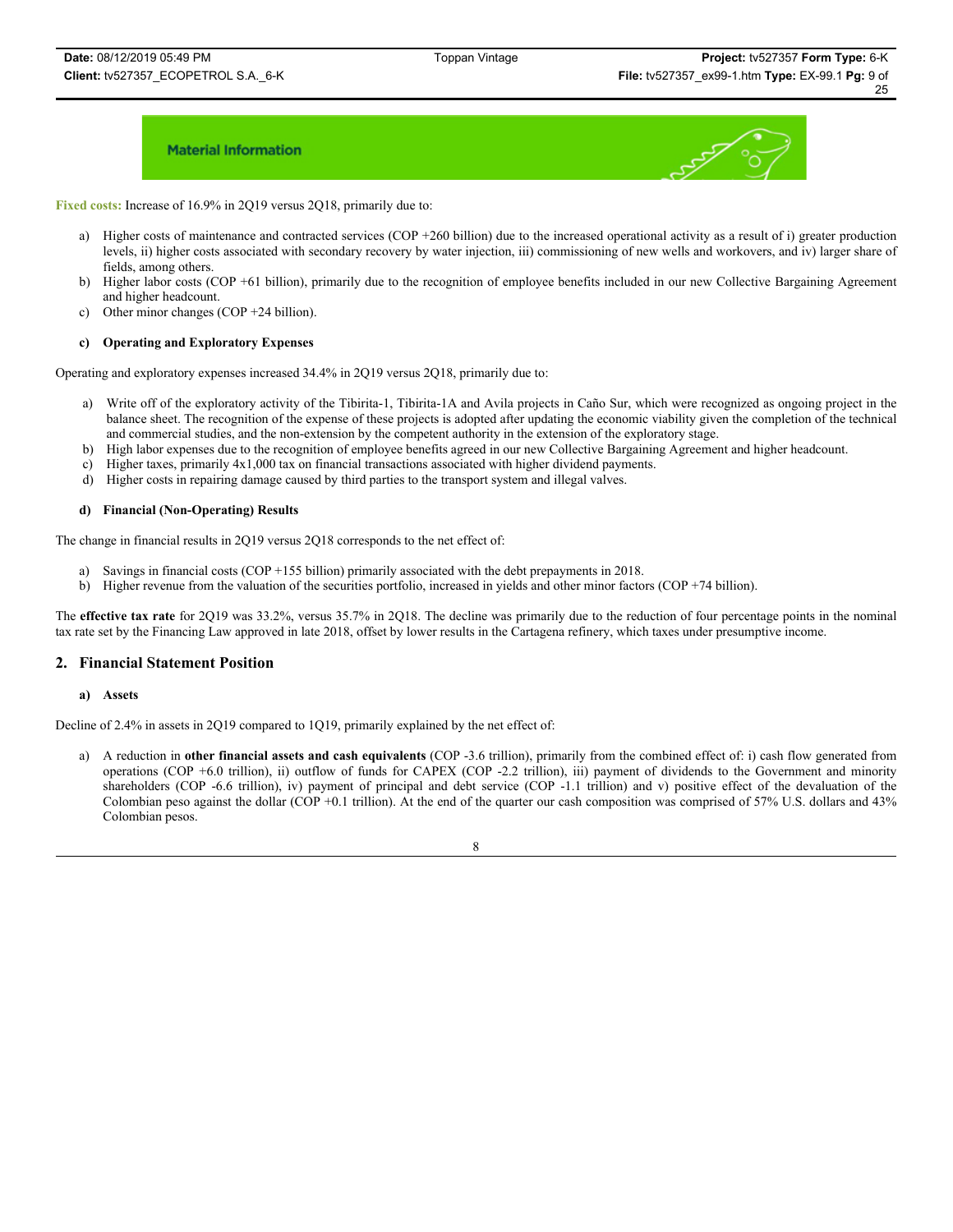

### **Table 6: Cash Position – Ecopetrol Group**

| <b>Billion (COP)</b>                      | 20 20 19 | <b>202018</b> | 6M 2019  | 6M 2018  |
|-------------------------------------------|----------|---------------|----------|----------|
| Initial cash and cash equivalents         | 8,935    | 7.866         | 6.312    | 7,946    |
| (+) Cash flow from operations             | 6,017    | 4,641         | 10,837   | 9,314    |
| $(-)$ CAPEX                               | (2,217)  | (1,757)       | (4,141)  | (2,952)  |
| (+/-) Investment portfolio movement       | 286      | (343)         | 984      | (2,891)  |
| (+) Other investment activities           | 158      | 160           | 310      | 305      |
| (-) Borrowings and interest payments      | (1,127)  | (2,061)       | (1, 811) | (2,729)  |
| (-) Dividend payments                     | (6,642)  | (2,210)       | (6,975)  | (2, 455) |
| $(+/-)$ Exchange difference (cash impact) | 114      | 41            |          | (201)    |
| <b>Final cash and cash equivalents</b>    | 5,524    | 6,337         | 5,524    | 6,337    |
| Investment portfolio                      | 7,152    | 9,463         | 7,152    | 9,463    |
| <b>Total cash</b>                         | 12,676   | 15,800        | 12,676   | 15,800   |

Note: The cash corresponds to the available resources that are classified as cash and cash equivalents and investments in financial securities, regardless of their maturity.

- b) A decrease in **trade receivables** (COP -374 billion), due to: i) the payment received from the Fuel Prices Stabilization Fund totaling COP -1.8 trillion and the quarterly accrual of COP +914 billion, and ii) the increase in accounts receivable of COP +548 billion, associated with higher sales and prices versus 1019
- c) An increase in **property, plant and equipment, natural resources and intangibles** (COP +445 billion), due to: i) higher CAPEX for the period, ii) the effect of the conversion of subsidiaries assets with functional currencies other than the Colombian peso, resulting from the devaluation that occurred during the quarter, partially offset by iii) higher depreciation and amortization.
- d) An increase in inventory (COP +376 billion), associated with higher prices of crudes and refined products, compared to 1Q19.
- e) Other changes in assets (COP +123 billion).

### **b) Liabilities and Equity**

Decline of 9.7% of total liabilities in 2Q19 versus 1Q19, due to:

- a) Lower **accounts payable** (COP -6.1 trillion) as a result of the net effect of: i) payment of the first and second installments of dividends to the Government and the 100% of dividends owed to minority shareholders, as decreed by Ecopetrol's General Shareholders Meeting, out of 2018 earnings, and ii) increased accounts payable to suppliers.
- b) A reduction in **taxes payable** (COP -670 billion) associated with income tax payments, primarily from midstream segment subsidiaries, partially offset by the quarterly provision for income tax.
- c) Lower **provisions for employee benefits** (COP -338 billion) due to payments for pension allowances and social services.
- d) A reduction in **loans and financing** (COP -261 billion) primarily due to periodic payments of principal and interest, offset by the effect of the peso's devaluation against the U.S. dollar and its impact on dollar debt, whose exchange effect is recognized in other comprehensive income, under equity, given the application of hedge accounting. As of June 30, 2019, the Ecopetrol Group's debt totaled COP 37.5 trillion, 89% of which is originated in foreign currency and 11% in domestic currency.
- e) Other minor changes in liabilities (COP -63 billion).

Increase of 8.1% in **equity** in 2Q19 compared to 1Q19, as a result of the combined effect of: i) our quarterly earnings, ii) the increase resulting from the conversion of assets and liabilities of subsidiaries operating in functional currencies other than the Colombian peso, due to the peso's devaluation against the U.S. dollar, and iii) income from exchange rate difference applied to debt employed as a cash flow hedge instrument and net investment, given the peso's devaluation against the dollar.

### **3. Results by Business Segment**

#### **a) UPSTREAM**

#### **EXPLORATION**

In the second quarter Ecopetrol and its partners completed the drilling of six exploratory wells, for a total of ten thus far this year.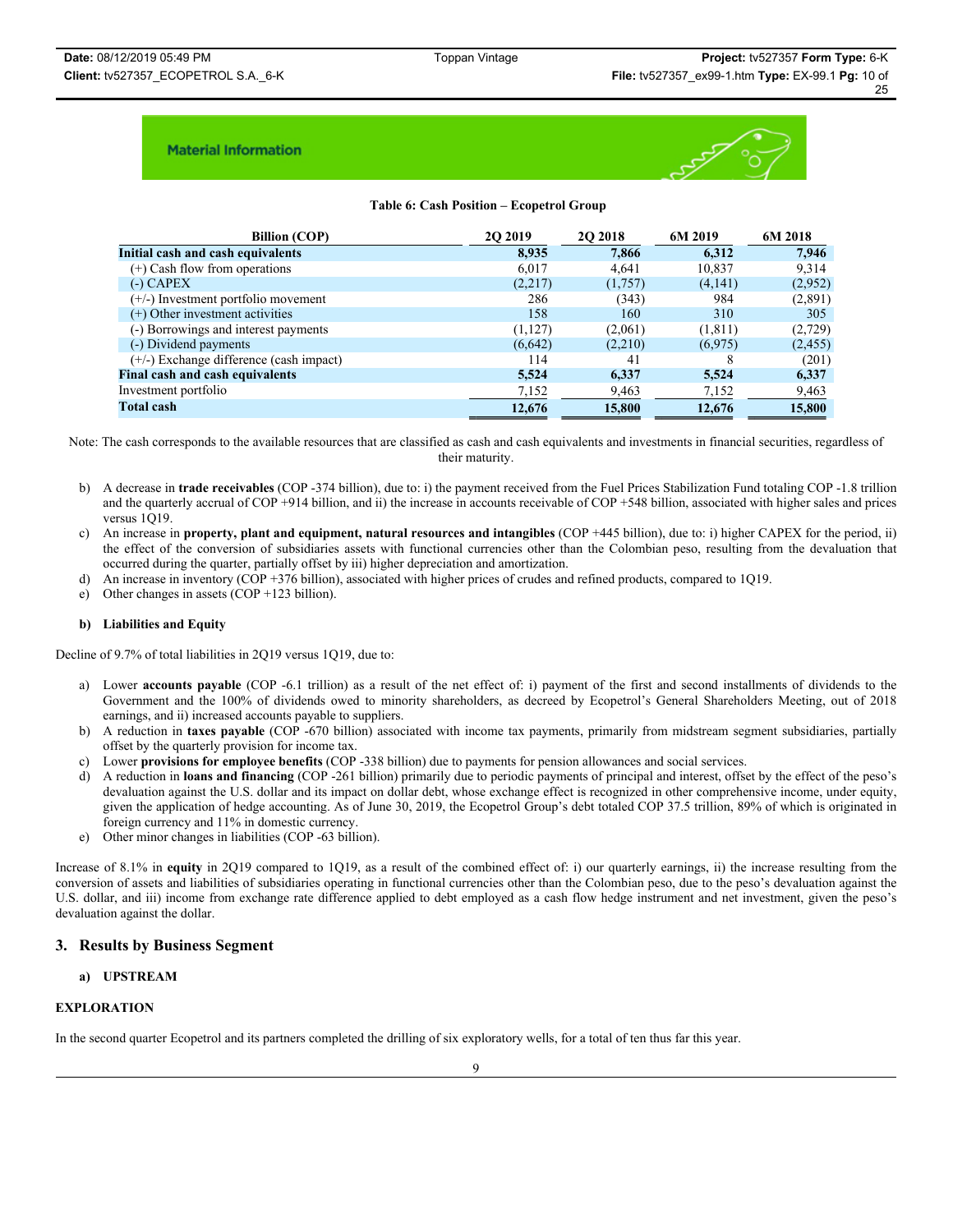

During the quarter, the presence of hydrocarbons was confirmed in the Andina Norte-1 well, where crude was found in the Guadalupe and Une formations. Initial testing in the Guadalupe formation indicated a production rate of 2,785 bod of 40º API light crude and 4.3 million cubic feet per day of natural gas. On the other hand, the Une formation yielded an average production rate of 621 bod of 37º API crude oil and 1.5 million cubic feet of natural gas per day. Likewise, drilling of the Boranda-2 ST well was also completed (independent reservoir from the one found in the Boranda-1 well), where initial production testing confirmed the presence of medium crude in the Emerald formation of Eocene basal sands, at an initial rate of 960 bod of 23º API oil.

The Ecopetrol Group also obtained five of the 11 exploratory blocks awarded in Colombia by the Colombian National Hydrocarbons Agency (ANH) during the 2019 Permanent Area Assignment Process (PPAA). Of those five, one corresponds to Ecopetrol S.A. (Gua-Off 10 offshore block) and the other four to its subsidiary Hocol (Blocks COR-9, LLA 86, LLA-87 AND LLA-104).

Internationally, Ecopetrol America Inc. (31.5%), in joint venture with the companies Fieldwood Energy (58.94% - Operator) and Talos Energy (9.56%), were awarded the MC 904 block in the US Gulf of Mexico during the process of the GOM - Lease Sale 252 round. Likewise, Ecopetrol Brasil purchased an additional 341 km<sup>2</sup> of 3D seismic to assess the prospects of Pau Brasil and 1,600 km<sup>2</sup> of high-resolution 3D seismic to assess participation in the Transfer of Rights Surplus Auction in the second half of the year. Additionally, Ecopetrol Hidrocarburos México acquired a license for 88,015 km² of 3D seismic from the Campeche program.

On July  $17<sup>th</sup>$ , Brazil's Ministry of Mines and Energy approved Ecopetrol's 10% stake in the Saturno block, located in the Santos basin. As a result, in the new composition, Ecopetrol retains a 10% share, while Shell, as Operator, holds 45% and Chevron the other 45%. With this approval, the process of formalization and closing of the "Production Sharing Contract" contract with which Ecopetrol will join the consortium has begun.

#### **Table 7: Detail of Exploratory Wells – Ecopetrol Group**

| #  | Quarter | Name               | <b>Initial Well</b><br><b>Classification</b><br>(Lahee) | Block            | Name                            | <b>Operator/Partner</b>        | <b>Status</b>           | <b>TD</b> Date  |
|----|---------|--------------------|---------------------------------------------------------|------------------|---------------------------------|--------------------------------|-------------------------|-----------------|
|    | First   | Jaspe-8            | A <sub>1</sub>                                          | Ouifa            | <b>Llanos Orientales</b>        | FRONTERA (70%)<br>ECP (30%)    | Successful              | Enero 14 / 2019 |
| 2  | First   | Cira 7000 ST       | A2C                                                     | La Cira Infantas | Valle Medio del<br>Magdalena    | OXY (52%)<br>ECP (48%)         | Dry                     | Enero 27 / 2019 |
| 3  | First   | Provenza-1         | A <sub>3</sub>                                          | $CPO-8$          | Llanos Orientales               | ECP(100%)                      | Dry                     | Marzo 5 / 2019  |
| 4  | First   | Mamey West-1       | A2C                                                     | Samán            | Valle Inferior del<br>Magdalena | Hocol (100%)                   | Dry                     | Marzo 5/2019    |
| 5  | Second  | Andina Norte-1     | A <sub>3</sub>                                          | Capachos         | Llanos Orientales               | Parex $(50\%)$<br>ECP $(50\%)$ | Successful              | Mayo 3 / 2019   |
| 6  | Second  | Pastora Sur-1      | A <sub>3</sub>                                          | Chipiron         | Llanos Orientales               | Oxy (70%)<br>ECP $(30\%)$      | Dry                     | Mayo 19 / 2019  |
|    | Second  | Boranda-2 ST       | A <sub>1</sub>                                          | Playón           | Llanos Orientales               | Parex $(50\%)$<br>ECP $(50\%)$ | Successful              | Mayo 21 / 2019  |
| 8  | Second  | Cosecha CW-01      | A <sub>3</sub>                                          | Cosecha          | Llanos Orientales               | Oxy (70%)<br>ECP (30%)         | Dry                     | Mayo 26 / 2019  |
| 9  | Second  | Cosecha CW-01-ST-1 | A <sub>3</sub>                                          | Cosecha          | <b>Llanos Orientales</b>        | Oxy (70%)<br>ECP (30%)         | <b>Under Evaluation</b> | Junio 09 / 2019 |
| 10 | Second  | Habanero-1         | A <sub>3</sub>                                          | Fortuna          | Valle Medio del<br>Magdalena    | Parex $(80\%)$<br>ECP (20%)    | <b>Under Evaluation</b> | Junio 11 / 2019 |
|    |         |                    |                                                         |                  | 10                              |                                |                         |                 |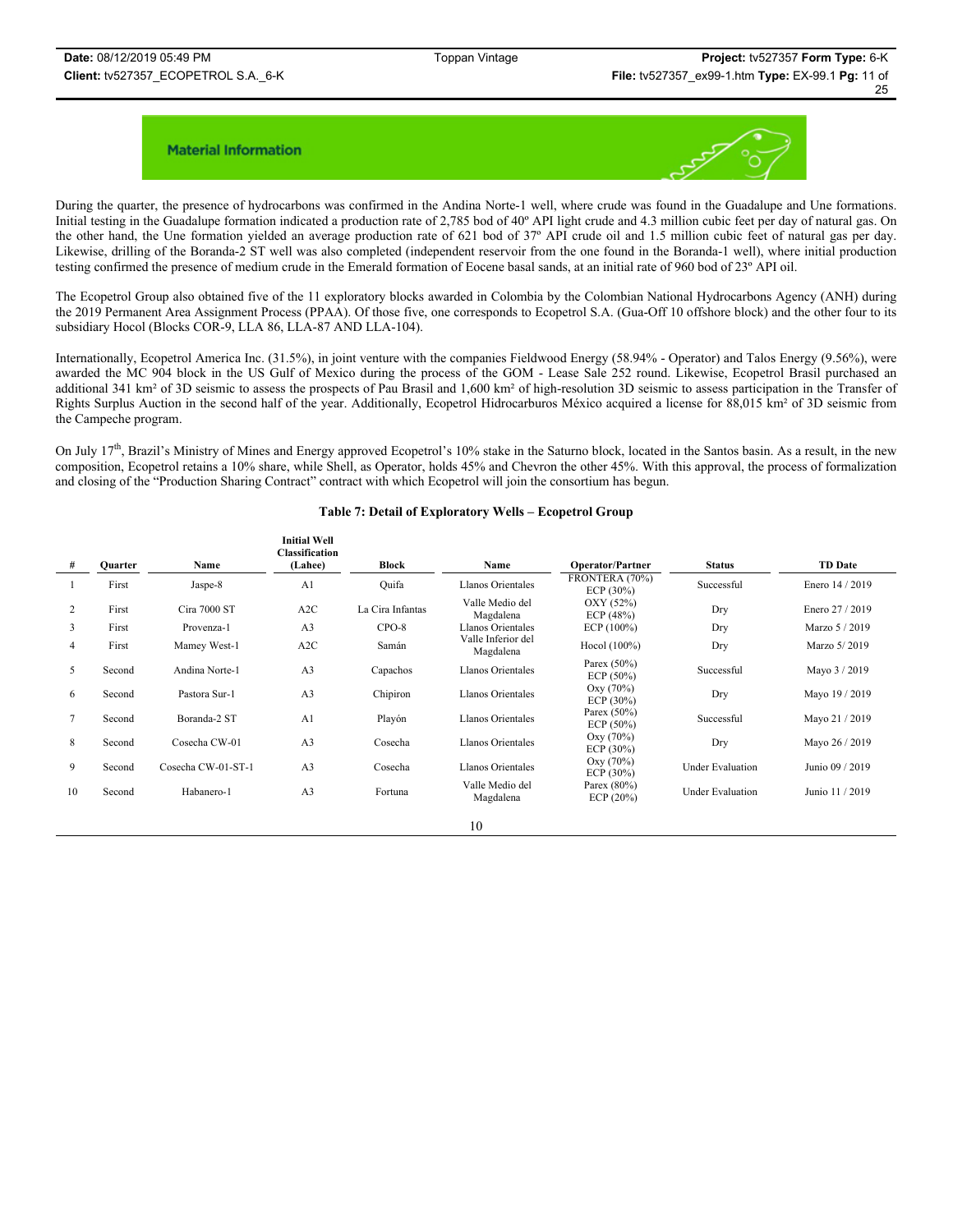

### **PRODUCTION**

In 2Q19 the Ecopetrol Group's average production totaled 723 mboed (+0.3% over 2Q18), explained by i) the improved performance of the drilling campaigns in the Akacias, Rubiales, Chichimene, Yarigui-Cantagallo, Quifa and Castilla fields, which started in 2018 and have continued in 2019, ii) the positive response of the secondary and tertiary recovery, and iii) higher sales of natural gas at Hocol. Although production decreased 0.7% compared to 1Q19 due to the scheduled maintenances at the Cusiana and Cupiagua natural gas fields, it is still in line with the target of 720-730 mboed set for 2019. Eliminating the effect of scheduled maintenances, the production of the quarter would have been 730 mboed. For the first six months of the year, production was 726 mboed.

During 2Q19 the production at the Akacias field, where Ecopetrol holds a 55% stake, remained outstanding, reaching a record of 20 mboed, up 3 mboed over 1Q19 and up 14 mboed versus 2Q18.

In 2Q19 Ecopetrol Group upstream subsidiaries contributed approximately 60 mboed, accounting for 8.3% of the consolidated total volume, reflecting an increase of 2.8 mboed (+4.9%) compared to 2Q18, leveraged primarily by the transfer of fields between Ecopetrol and Hocol and the results at Ecopetrol America Inc. (EAI).

During 2Q19, we had an average of 37 rigs in operation, 6 more than those in operation in 2Q18, resulting in the drilling and completion of 147 development wells. In the first half of 2019, 311 development wells were drilled, 17.4% more than in 1H18.

| <b>Production - mboed</b>      | 20 20 19 | <b>2O 2018</b> | $\Delta$ (%) | 6M 2019 | 6M 2018 | $\Delta$ (%) |
|--------------------------------|----------|----------------|--------------|---------|---------|--------------|
| Crude Oil                      | 551.4    | 550.8          | $0.1\%$      | 551.2   | 542.0   | 1.7%         |
| Natural Gas                    | 111.4    | 112.7          | $(1.2)\%$    | 112.9   | 110.5   | $2.2\%$      |
| <b>Total Ecopetrol S.A.</b>    | 662.8    | 663.5          | $(0.1)\%$    | 664.1   | 652.5   | 1.8%         |
| Crude Oil                      | 20.7     | 19.6           | 5.6%         | 20.9    | 20.2    | 3.5%         |
| Natural Gas                    | 8.7      | 7.1            | 22.5%        | 8.6     | 7.1     | 21.1%        |
| <b>Total Hocol</b>             | 29.4     | 26.7           | $10.1\%$     | 29.5    | 27.3    | 8.1%         |
| Crude Oil                      | 8.0      | 9.3            | $(14.0)\%$   | 8.1     | 9.2     | $-12.0%$     |
| Natural Gas                    | 5.0      | 5.1            | $(2.0)\%$    | 5.0     | 5.0     | $0.0\%$      |
| Total Equion**                 | 13.0     | 14.4           | $(9.7)\%$    | 13.1    | 14.2    | $-7.7%$      |
| Crude Oil                      | 3.6      | 3.9            | (7.7)%       | 3.6     | 3.9     | $-7.7%$      |
| Natural Gas                    | 1.2      | 1.0            | 20.0%        | 1.2     | 1.0     | 20.0%        |
| Total Savia**                  | 4.8      | 4.9            | $(2.0)\%$    | 4.8     | 4.9     | $-2.0\%$     |
| Crude Oil                      | 11.2     | 9.6            | 16.7%        | 12.1    | 10.3    | 17.5%        |
| Natural Gas                    | 1.8      | 1.8            | $0.0\%$      | 1.9     | 2.0     | $-5.0\%$     |
| <b>Total Ecopetrol America</b> | 13.0     | 11.4           | $14.0\%$     | 14.0    | 12.3    | $13.8\%$     |
| Crude Oil                      | 594.9    | 593.2          | 0.3%         | 595.9   | 585.6   | 1.8%         |
| Natural Gas                    | 128.1    | 127.7          | $0.3\%$      | 129.6   | 125.6   | 3.2%         |
| <b>Total Ecopetrol Group</b>   | 723.0    | 720.9          | $0.3\%$      | 725.5   | 711.2   | $2.0\%$      |

#### **Table 8: Gross Production\* - Ecopetrol Group**

\* Gross production includes royalties and is prorated for Ecopetrol's share in each company.

\*\* Equion and Savia are included in the Financial Statements through the equity method.

Note: Natural gas production includes NGL´s.

#### **Recovery Program**

The enhanced recovery factor program remains in line with the 2019 plan and the company continues to assess opportunities to increase reserves and secure production. To date, eight projects are under way, nine in the maturity stage and 16 pilots, four of them in operation, which yield an average incremental production of 15 mboed. As of June 2019, Ecopetrol fields with recovery programs contributed around 30% of the Group's total daily production.

We are also continuing to promote secondary recovery technologies with water injection in fields such as Castilla, Nutria, Tisquirama and Chichimene; tertiary recovery technologies using enhanced water injection at Dina K, Yariguí, Casabe and Chichimene; steam injection at Teca and Tren Nare; and we are assessing the air injection pilot at Chichimene.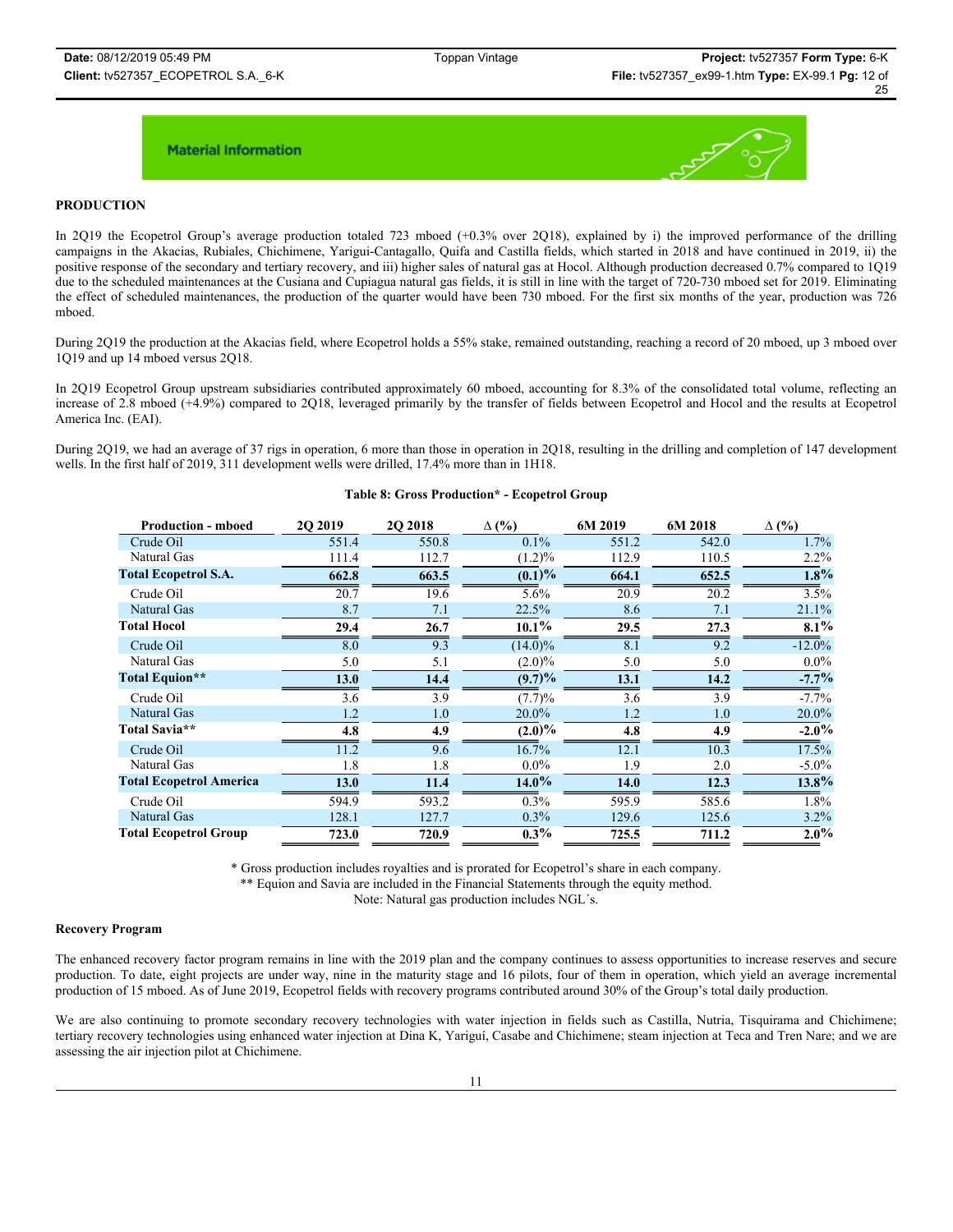

#### **Lifting and Dilution Cost**

#### **Lifting Cost:**

**Cost Effect** (+2.01 USD/bl):

- Increased subsoil maintenance due to the greater number of interventions, additional workover works  $(+2%)$  and higher well services rates  $(+27\%)$
- x Higher energy costs due to: i) greater energy consumption as a result of increased water production, served through the increase of selfgenerated energy capacities and ii) higher purchase price of non-regulated energy given the higher price on the spot market.
- Higher cost for payment of economic rights (X-Factor) to the ANH for increased production at the CPO09 field.
- Higher surface maintenance costs due to increased comprehensive maintenance activity and operational reliability, as well as higher contract rates.

**Exchange Rate Effect** (-1.29 USD/bl)**:** Higher average exchange rate of +401.5 pesos/dollar when re-stating Colombian pesos into U.S. dollars. **Volume Effect** (-0.05 USD/bl): Lower cost due to the production increase.

#### **Dilution Cost:**

Decrease of 0.26 USD/bl in 2Q19 compared to 2Q18, explained by the higher value paid in pesos due to the higher average exchange rate of +401.5 pesos/dollar, despite the reduction of 8.98 USD/bl in the price of naphtha. Greater purchase of naphtha due to higher production of heavy crude oil and the change in naphtha's quality.

#### **Table 9: Lifting and Dilution Cost - Ecopetrol Group**

| <b>ISD/Bl</b>   | <b>2O 2019</b> | <b>2O 2018</b> | $\frac{(0)}{0}$<br>Δ | 2019<br>6М | 6M 2018 | (%      | , USD<br>$\frac{0}{0}$ . |
|-----------------|----------------|----------------|----------------------|------------|---------|---------|--------------------------|
| Lifting Cost*   |                |                | 7.9%                 | 2 O 2      | 8.28    | $7.9\%$ | 16.8%                    |
| Dilution Cost** | 5.04           | 5.30           | $(4.9)\%$            | 49.        |         | (5.9)%  | $100.0\%$                |

#### \* Calculated based on barrels produced without royalties \*\* Calculated based on barrels sold

#### **Financial Results for the Segment**

The 2Q19 revenues rose versus 2Q18 primarily due to: i) higher average exchange rate, ii) greater production volumes as a result of the 2018 drilling campaign and the positive effect of the recovery factor on production, and iii) higher spreads on crude versus Brent. The above offset the lower prices of the weighted average crude basket.

Cost of sales in 2Q19 rose versus 2Q18 as a result of: i) increased purchases of crude given the increased allocation of our own crudes for throughput to our refineries and the effect of a higher average exchange rate on purchases, ii) increased diluent purchases associated with the higher production of heavy crudes, change in diluent quality and exchange rate effect, iii) higher subsoil maintenance costs at Apiay and Chichimene, stimulation works at Piedemonte and well services at Llanos Norte and Quifa-Cajua, iv) increased fluid volumes and economic rights paid at the CPO09 field, v) higher depreciation and amortization related to greater capitalizations as a result of the drilling campaigns at Rubiales, Castilla and Akacias (CPO09), and vi) higher transport costs associated with the increase in the average exchange rate, and the rise in transported volumes associated with higher production.

#### 12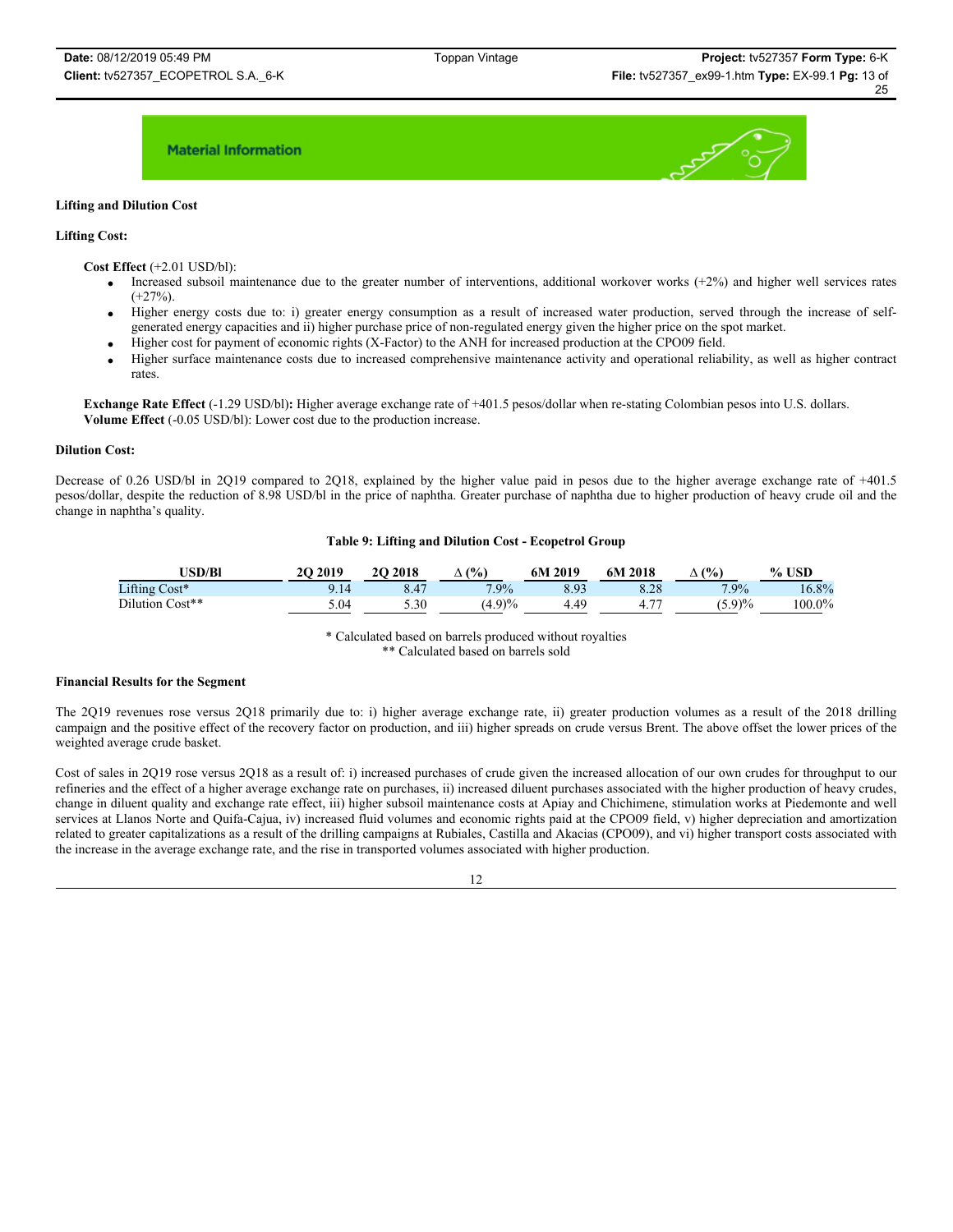

The 2Q19 operating expenses rose versus 2Q18 primarily due to the write off of the exploratory activity of the Tibirita-1, Tibirita-1A and Avila-1 projects in Caño Sur that were recognized as ongoing project on the balance sheet.

Net financial (non-operational) results for 2Q19 versus 2Q18 reflected savings on financial interest resulting from the debt prepayments made the previous year and a reduction in the exchange rate exposure as a result of a lower devaluation of the Colombian peso compared to the U.S. dollar.

The aforementioned factors resulted in a decrease of net income and EBITDA in 2Q19 compared to 2Q18. Although incremental production generates profitable barrels, in some cases they generate a lower EBITDA margin due to the quality conditions of the crude and improved recovery processes that imply additional activities to carry out the extraction.

| <b>Billion (COP)</b>    | <b>2O 2019</b> | 20 20 18 | $\Delta$ (\$) | $\Delta$ (%) | 6M 2019 | 6M 2018 | $\Delta$ (S) | $\Delta$ (%) |
|-------------------------|----------------|----------|---------------|--------------|---------|---------|--------------|--------------|
| enue                    | 13.532         | 12,406   | 1.126         | 9.1%         | 25,129  | 22,370  | 2.759        |              |
| ation, amortization and |                |          |               |              |         |         |              |              |
| m                       | .422           | 1.315    | 107           | 8.1%         | 2.764   | 2.510   | 254          |              |
| e costs                 | 5,097          | 4.127    | 970           | 23.5%        | 9.711   | 7.525   | 2.186        |              |

#### **Table 10: Income Statement – Upstream**

| <b>Total revenue</b>           | 13,532   | 12,406           | 1,126            | 9.1%       | 25,129   | 22,370   | 2,759    | 12.3%                  |
|--------------------------------|----------|------------------|------------------|------------|----------|----------|----------|------------------------|
| Depreciation, amortization and |          |                  |                  |            |          |          |          |                        |
| depletion                      | 1,422    | 1,315            | 107              | 8.1%       | 2,764    | 2,510    | 254      | 10.1%                  |
| Variable costs                 | 5,097    | 4,127            | 970              | 23.5%      | 9,711    | 7,525    | 2,186    | 29.0%                  |
| Fixed costs                    | 2,471    | 2,102            | 369              | 17.6%      | 4,689    | 4,121    | 568      | 13.8%                  |
| <b>Total cost of sales</b>     | 8,990    | 7,544            | 1,446            | $19.2\%$   | 17,164   | 14,156   | 3,008    | 21.2%                  |
| <b>Gross income</b>            | 4,542    | 4,862            | (320)            | $(6.6)$ %  | 7,965    | 8,214    | (249)    | $(3.0)\%$              |
| Operating expenses             | 665      | $\overline{413}$ | $\overline{252}$ | 61.0%      | 1,056    | 762      | 294      | 38.6%                  |
| <b>Operating income</b>        | 3,877    | 4,449            | (572)            | (12.9)%    | 6,909    | 7,452    | (543)    | $(7.3)\%$              |
| Financial result, net          | 182      | 73               | 109              | 149.3%     | 165      | (518)    | 683      | $\overline{(131.9)}\%$ |
| Share of profit of companies   | 67       | 71               | $^{(4)}$         | $(5.6)\%$  | 104      | 165      | (61)     | $(37.0)\%$             |
| Income before income tax       | 4,126    | 4,593            | (467)            | $(10.2)\%$ | 7,178    | 7,099    | 79       | $1.1\%$                |
| Provision for income tax       | (1, 335) | (1, 591)         | 256              | (16.1)%    | (2,352)  | (2, 558) | 206      | (8.1)%                 |
| Net income consolidated        | 2,791    | 3,002            | (211)            | $(7.0)\%$  | 4,826    | 4,541    | 285      | $6.3\%$                |
| Non-controlling interest       | 15       | 29               | (14)             | $(48.3)\%$ | 30       | 30       | $\Omega$ | $0.0\%$                |
| Net income attributable to     |          |                  |                  |            |          |          |          |                        |
| owners of Ecopetrol            | 2,806    | 3,031            | (225)            | (7.4)%     | 4,856    | 4,571    | 285      | $6.2\%$                |
|                                |          |                  |                  |            |          |          |          |                        |
| <b>EBITDA</b>                  | 5,486    | 5,949            | (463)            | (7.8)%     | 9,969    | 10,267   | (298)    | $(2.9)\%$              |
| <b>EBITDA</b> Margin           | $40.5\%$ | $48.0\%$         |                  | (7.5)%     | $40.0\%$ | $50.0\%$ |          | (10.0)%                |

### **b) MIDSTREAM**

#### **Volumes**

**Crude:** In 2Q19 transported volumes of crude increased 4.3% versus 2Q18 as a result of i) the commercial measures taken at truck unload facilities to reduce kilometers transported by tanker truck and increase transport by pipeline, ii) the greater production of Castilla Norte crude at the Barrancabermeja refinery, and iii) the entry of crude from the Acordionero field at Ayacucho. We highlight that in June, Ocensa achieved an historic daily pumping record of 743 mbd and a monthly record of 695 mbd. Approximately 75.2% of crude volumes transported by the oil pipeline system were owned by the Ecopetrol Group.

In 2Q19, the oil pipeline network continued to experience attacks by third parties. However, contingent operations allowed us to mitigate these impacts, resulting in 12 reversal cycles by the Bicentenario Oil Pipeline. During the quarter, there were 16 attacks to the infrastructure, 48% fewer than in 2Q18. Further, the number of illegal valves, for both crude oil and refined products, increased by 18.8% (285 in 2Q19 versus 240 in 2Q18).

**Refined Products**: In 2Q19 the transported volumes of refined products rose 2.5% versus 2Q18, as a result of i) inventory replacement and resupply process after the maintenance of the HDT unit at the Barrancabermeja refinery in 1Q19, and ii) increased delivery of fuels to the border region. Approximately 34.2% of refined products transported by the system corresponded to the Ecopetrol Group's products.

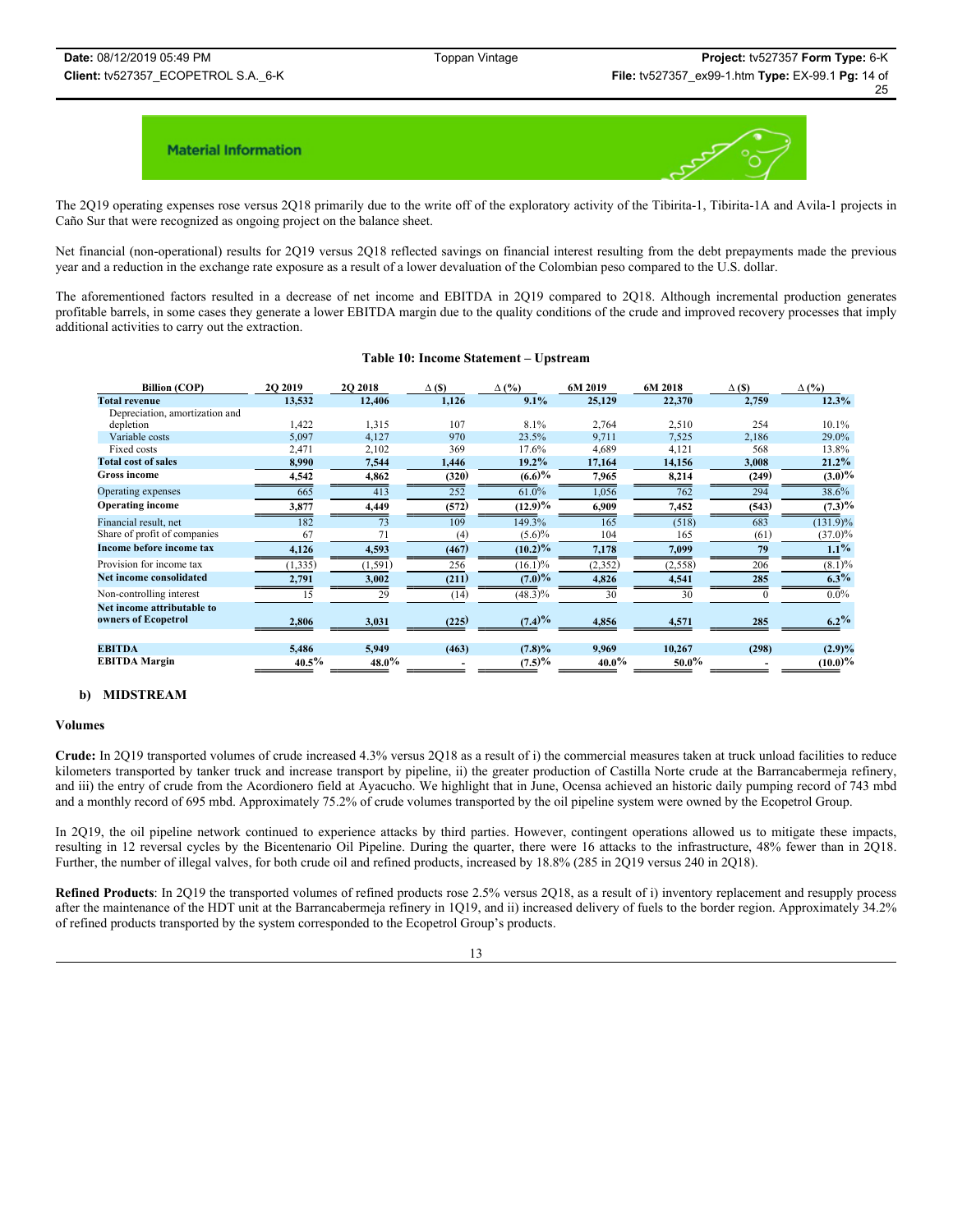

### **Table 11: Transported Volumes – Midstream**

| mbd       | 20 20 19 | <b>2O 2018</b> | (%)<br>Δ | 6M 2019 | 6M 2018 | (9/0)    |
|-----------|----------|----------------|----------|---------|---------|----------|
| Crude Oil | 878.6    | 842.4          | 4.3%     | 879.4   | 819.1   | 7.4%     |
| Products  | 279.4    | ר ררר          | 2.5%     | 269.6   | 272.6   | $-1.1\%$ |
| Total     | 1.158.0  | 1.115.2        | $3.8\%$  | 1.149.0 | 1,091.7 | $5.2\%$  |

#### **Tariffs Update**

In late 2Q19, the Ministry of Mines and Energy issued resolutions setting new transport rates for oil pipelines, which will enter into effect starting in July 2019, up to June 30, 2023. As a result of the negotiation process and/or application of the existing tariff methodology, from July 2019 there will be an average increase in CENIT and Ocensa tariffs of 10% and a decrease in the other companies of the segment.

#### **Cost per Barrel Transported**

**Volume Effect** (-0.11 USD/bl): Lower cost per barrel for additional transported volumes, given the higher production.

**Cost Effect** (+0.52 USD/bl): Higher costs and expenses due to attacks by third parties and higher depreciation associated with the updated useful life of the infrastructure.

**Exchange Rate Effect** (-0.44 USD/bl): Higher average exchange rate of +401.5 pesos/dollar when re-stating Colombian pesos into U.S. dollars. Volume Effect (-0.11 USD/bl): Lower cost per barrel for additional transported volumes, given the higher production.

#### **Table 12: Cost per Barrel Transported – Midstream**

| <b>JSD/Bl</b>                      | 20 20 19 | <b>20 2018</b> | $\Delta$ (%) | $6M 2019$ $6M 2018$ | $\Delta$ (%) | $%$ USD |
|------------------------------------|----------|----------------|--------------|---------------------|--------------|---------|
| <b>Cost per Transported Barrel</b> | 3.08.    |                | $(1.0)\%$    | 3.00                | $(4.2)\%$    | $0.0\%$ |

#### **Financial Results of the Segment**

The 2Q19 revenue increased versus 2Q18 primarily due to: i) higher volumes transported of both crudes and refined products, as explained above, and ii) higher average exchange rate versus the comparison period.

Cost of sales in 2Q19 rose compared to 2Q18 as a result of: i) greater consumption of materials and supplies to cover the transport service, in line with the increase in transported volumes, ii) higher energy costs consistent with the increase in energy tariffs, and iii) greater depreciation and amortization generated largely from the change in useful lives of some systems, as a result of the update performed in late 2018.

Net financial (non-operational) results for 2Q19 versus 2Q18 showed a negative effect caused primarily by a greater exchange rate difference resulting from lower net income from the cash balance in dollars.

#### **Table 13: Income Statement – Midstream**

| <b>Billion</b> (COP)                     | <b>2O 2019</b> | <b>2O 2018</b> | $\Delta$ (\$) | $\Delta$ (%) | 6M 2019  | 6M 2018  | $\Delta$ (\$) | $\Delta$ (%) |
|------------------------------------------|----------------|----------------|---------------|--------------|----------|----------|---------------|--------------|
| <b>Total revenue</b>                     | 3,212          | 2,882          | 330           | 11.5%        | 6,264    | 5,611    | 653           | 11.6%        |
| Depreciation, amortization and depletion | 309            | 279            | 30            | 10.8%        | 604      | 558      | 46            | 8.2%         |
| Variable costs                           | 178            | 114            | 64            | 56.1%        | 341      | 283      | 58            | 20.5%        |
| Fixed costs                              | 381            | 370            | 11            | 3.0%         | 735      | 678      | 57            | 8.4%         |
| <b>Total cost of sales</b>               | 868            | 763            | 105           | 13.8%        | 1,680    | 1,519    | 161           | $10.6\%$     |
| <b>Gross income</b>                      | 2,344          | 2,119          | 225           | $10.6\%$     | 4,584    | 4,092    | 492           | $12.0\%$     |
| Operating expenses                       | 187            | 187            |               | $0.0\%$      | 181      | 261      | (80)          | $(30.7)\%$   |
| <b>Operating income</b>                  | 2,157          | 1,932          | 225           | $11.6\%$     | 4,403    | 3,831    | 572           | 14.9%        |
| Financial result, net                    | (182)          | (44)           | (138)         | 313.6%       | (353)    | (316)    | (37)          | 11.7%        |
| Share of profit of companies             |                | 16             | (15)          | $(93.8)\%$   |          |          | (1)           | $(100.0)\%$  |
| Income before income tax                 | 1,976          | 1,904          | 72            | $3.8\%$      | 4,050    | 3,516    | 534           | $15.2\%$     |
| Provision for income tax                 | (668)          | (685)          | 17            | $(2.5)\%$    | (1,351)  | (1, 323) | (28)          | 2.1%         |
| <b>Net income consolidated</b>           | 1,308          | 1,219          | 89            | $7.3\%$      | 2,699    | 2,193    | 506           | 23.1%        |
| Non-controlling interest                 | (295)          | (277)          | (18)          | $6.5\%$      | (623)    | (480)    | (143)         | 29.8%        |
| Net income attributable to owners of     |                |                |               |              |          |          |               |              |
| Ecopetrol                                | 1,013          | 942            | 71            | $7.5\%$      | 2,076    | 1,713    | 363           | 21.2%        |
| <b>EBITDA</b>                            | 2,501          | 2,257          | 244           | 10.8%        | 5,073    | 4,447    | 626           | 14.1%        |
| <b>EBITDA</b> Margin                     | 77.9%          | $78.3\%$       |               | (0.4)%       | $80.0\%$ | $80.0\%$ |               | $0.0\%$      |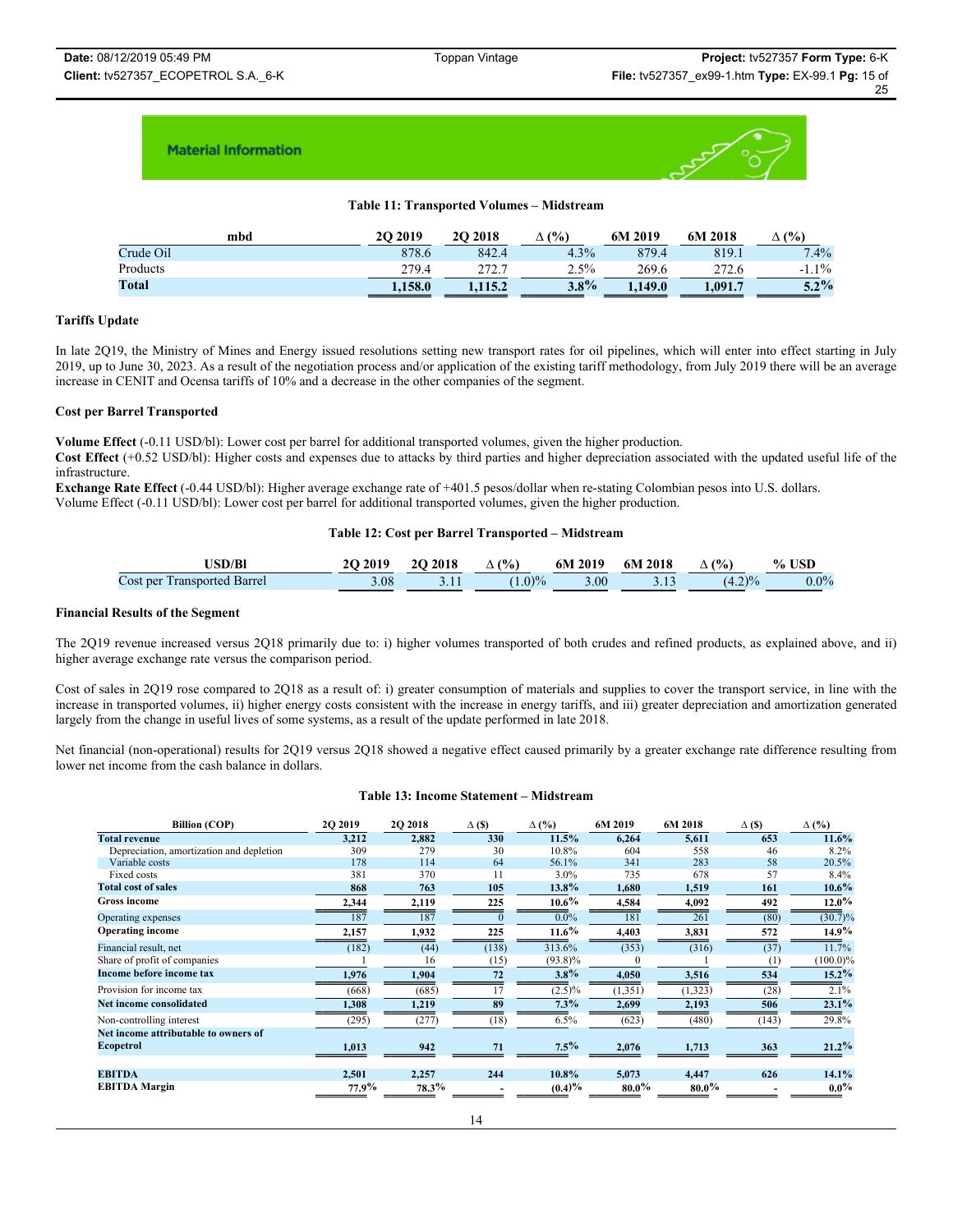

### **c) DOWNSTREAM**

#### **Cartagena Refinery**

In 2Q19 we successfully completed, with the expected quality and integrity standards, the first scheduled maintenance of the hydrocracking unit to replace the catalyzer. This maintenance is expected to ensure the plant's new four-year operating cycle. Also, works were carried out related to the maintenance of the sulfur and hydrogen units, gas generating turbines and mechanical cleaning of ovens of the Delayed Coking Unit. These tasks affected the crude throughput and the refinery's utilization factor, which fell by 2.2% and 10.4% respectively versus 2Q18.

During 2Q19, throughput consisted of 82% domestic crude and 18% imported crude, versus 79% domestic crude and 21% imported in 2Q18.

Gross refining margin decreased by 40.5% in 2Q19 compared to 2Q18, primarily affected by the international market environment for naphtha prices, whose margins declined considerably (-6.8 USD/bl, -425%) versus 2Q18 and the strengthening of crudes in its feedstock (+2.6 USD/bl).

#### **Table 14: Throughput, Utilization Factor, Production and Margin – Cartagena Refinery**

| Cartagena Refinerv             | <b>2O 2019</b> | <b>2O 2018</b> | $\Delta$ (%) | 6M 2019 | 6M 2018 | $\Delta$ (%) |
|--------------------------------|----------------|----------------|--------------|---------|---------|--------------|
| Throughput <sup>*</sup> (mbod) | 149.6          | 153.0          | $(2.2)\%$    | 152.0   | 148.7   | $2.2\%$      |
| Utilization Factor (%)         | 81.7%          | 91.2%          | $(10.4)\%$   | 85.1%   | 87.8%   | $(3.1)\%$    |
| Production (mbod)              | 143.8          | 147.1          | $(2.2)\%$    | 146.3   | 143.7   | $1.8\%$      |
| Gross Margin (USD/BI)          | 6.6            | l 1.1          | $(40.5)\%$   | 8.8     | 1.3     | (22.1)%      |

\*Corresponds to effective throughput volumes, not volumes received

#### **Barrancabermeja Refinery**

In 2Q19 the refinery recovered the throughput levels of 1Q19 (+33.3 mbod), favored by a steady operational performance, achieved after the completion of the scheduled maintenance performed the previous quarter. Throughput increased 7.7 mbod in 2Q19 versus 2Q18, as a result of the greater availability of light crudes.

During June, we completed a scheduled maintenance to one of the cracking units, involving restoration of the unit's reliability and intervention to the reactor. Despite this maintenance, the utilization factor during the quarter remained at 85.5%.

The refinery's operational stability allowed it to maintain gross refining margin at levels similar to those of 2Q18, despite the rising prices of the crude oils in the refinery's feedstock (+0.8 USD/bl), in line with the behavior on the international market.

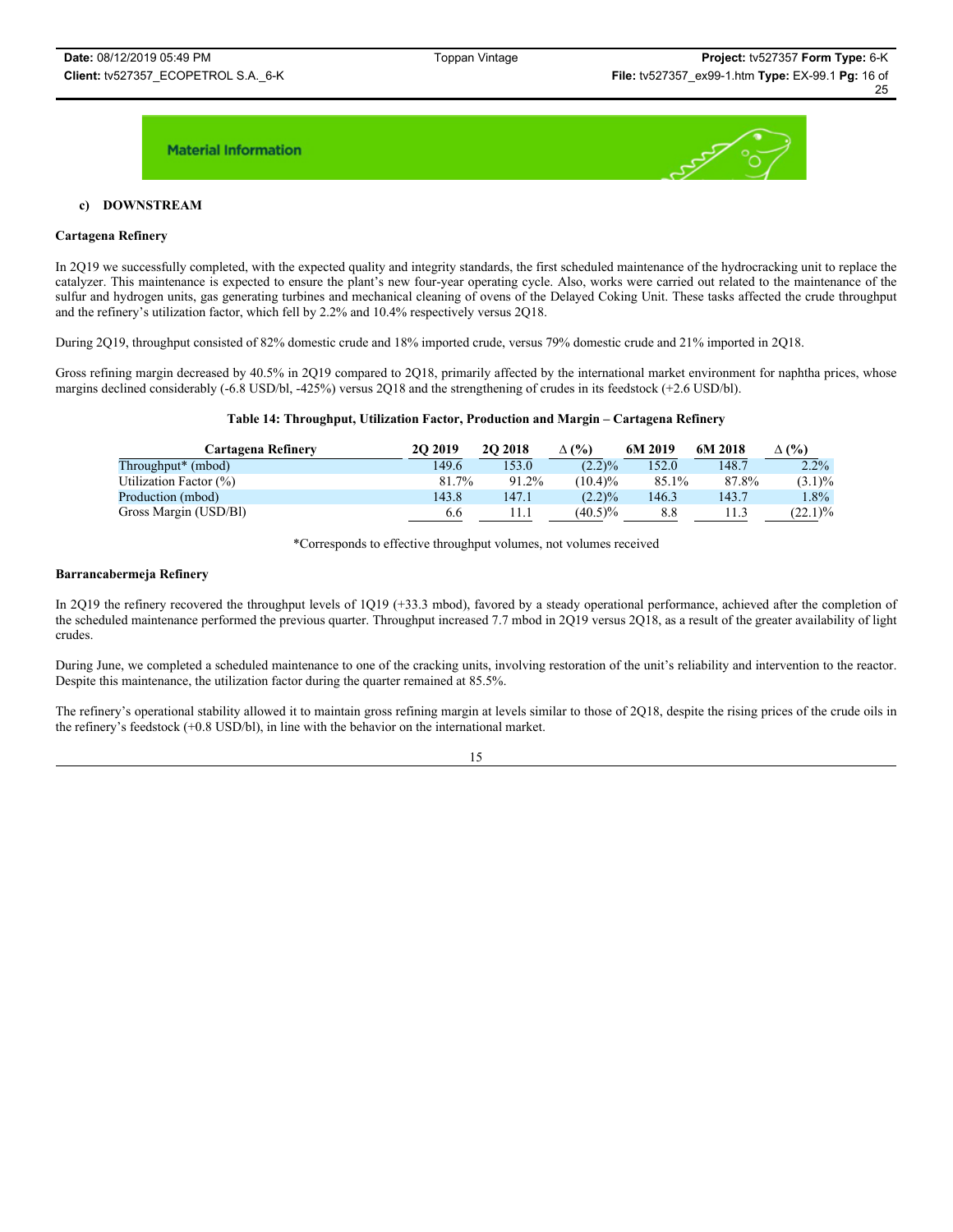

**Table 15: Throughput, Utilization Factor, Production and Margin – Barrancabermeja Refinery**

| Barrancabermeja Refinery       | 20 20 19 | <b>2O 2018</b> | $\Delta$ (%) | 6M 2019 | 6M 2018 | $\Delta$ (%) |
|--------------------------------|----------|----------------|--------------|---------|---------|--------------|
| Throughput <sup>*</sup> (mbod) | 228.8    | 221.1          | 3.5%         | 212.2   | 218.0   | $(2.7)\%$    |
| Utilization Factor (%)         | 85.5%    | 85.8%          | $(0.3)\%$    | 80.4%   | 84.7%   | $(5.1)\%$    |
| Production (mbod)              | 231.7    | 224.0          | $3.4\%$      | 213.7   | 220.3   | $(3.0)\%$    |
| Gross Margin (USD/BI)          | 10.3     | 10.5           | $1.9\%$      | 10.4    |         | $(7.1)\%$    |

\*Corresponds to effective throughput volumes, not volumes received

#### **Refining Cash Cost**

**Cost Effect** (+0.26 USD/bl): Higher cost of energy due to the transport logistics of the natural gas used in self-generation, due to the declining of the Guajira field and higher operating level of the processing plants at the Barrancabermeja refinery.

**Volume Effect** (-0.06 USD/bl): Lower cost given the higher throughput at the Barrancabermeja refinery (+7.7 mbod), despite the lower throughput at the Cartagena Refinery (-3.4 mbod).

**Exchange Rate Effect** (-0.65 USD/bl): Exchange rate up by +401.5 pesos/dollar when re-stating peso costs in dollars.

#### **Table 16: Refining Cash Cost\* – Downstream**

| <b>JSD/BI</b>             | 20 20 19 | 20 20 18 | $\Delta$ (%) | 6M 2019 | 6M 2018 | (%)       | % USD |
|---------------------------|----------|----------|--------------|---------|---------|-----------|-------|
| <b>Refining Cash Cost</b> | 4.64     | 5.09     | $(8.8)\%$    |         | 4.86    | $(2.5)\%$ | 10.2% |

\*Includes Barrancabermeja, Cartagena refineries and Esenttia

#### **Financial Results for the Segment**

In 2Q19 revenue increased versus 2Q18, primarily due to: i) greater volumes of diesel exports, given the better economic performance of these volumes in the international market, ii) the positive exchange rate effect, combined with the effect of iii) lower prices for the refined products basket and the weakening of the international spreads for naphthas and gasolines.

Cost of sales rose in 2Q19 versus 2Q18, largely due to: i) increased diesel imports for sale on the domestic market and for blending at the Barrancabermeja refinery in order comply with quality specifications, ii) higher crude purchases associated with increased throughput at the Barrancabermeja refinery, and iii) the negative effect of the stronger spreads on heavy crudes versus Brent.

Operating expenses increased in 2Q19 compared to 2Q18, primarily due to the effect of: i) greater tax burden on financial transactions due to higher cash disbursements during the quarter, and ii) plant depreciation charges during their maintenance period at the Cartagena Refinery.

Net financial (non-operational) results for 2Q19 versus 2Q18 showed lower spending due to the exchange rate difference associated with a lower devaluation of the Colombian peso versus the U.S. dollar on the segment's liability position in dollars.

#### **Table 17: Income Statement – Downstream**

| <b>Billion (COP)</b>           | 2Q 2019 | 2Q 2018 | $\Delta$ (\$) | $\Delta$ (%)  | 6M 2019 | 6M 2018  | $\Delta$ (\$) | $\Delta$ (%)   |
|--------------------------------|---------|---------|---------------|---------------|---------|----------|---------------|----------------|
| <b>Total revenue</b>           | 10.225  | 8,931   | 1,294         | 14.5%         | 18,777  | 17.006   | 1,771         | 10.4%          |
| Depreciation, amortization and |         |         |               |               |         |          |               |                |
| depletion                      | 321     | 305     | 16            | $5.2\%$       | 655     | 602      | 53            | 8.8%           |
| Variable costs                 | 9.204   | 7,906   | 1,298         | 16.4%         | 16,895  | 14,770   | 2,125         | 14.4%          |
| Fixed costs                    | 485     | 466     | 19            | 4.1%          | 959     | 904      | 55            | 6.1%           |
| <b>Total cost of sales</b>     | 10,010  | 8,677   | 1,333         | 15.4%         | 18,509  | 16,276   | 2,233         | 13.7%          |
| <b>Gross income</b>            | 215     | 254     | (39)          | $(15.4)$ %    | 268     | 730      | (462)         | $(63.3)^{0/6}$ |
| Operating expenses             | 290     | 251     | 39            | 15.5%         | 583     | 449      | 134           | 29.8%          |
| <b>Operating income (loss)</b> | (75)    |         | (78)          | $(2,600.0)\%$ | (315)   | 281      | (596)         | $(212.1)$ %    |
| Financial result, net          | (391)   | (649)   | 258           | $(39.8)\%$    | (548)   | (355)    | (193)         | 54.4%          |
| Share of profit of companies   |         |         | 15.           | $(55.6)\%$    |         | 16       | (9            | $(56.3)\%$     |
| Loss before income tax         | (462)   | (637)   | 175           | $(27.5)\%$    | (856)   | (58)     | (798)         | 1,375.9%       |
| Provision for income tax       | 131     | 183     | (52)          | $(28.4)\%$    | 157     | (92)     | 249           | (270.7)%       |
| <b>Consolidated net loss</b>   | (331)   | (454)   | 123           | $(27.1)$ %    | (699)   | (150)    | (549)         | $366.0\%$      |
|                                | 363     |         |               |               | 583     |          |               |                |
| <b>EBITDA</b>                  |         | 403     | (40)          | $(9.9)\%$     |         | 1,045    | (462)         | $(44.2)\%$     |
| <b>EBITDA</b> Margin           | $3.6\%$ | $4.5\%$ |               | (0.9)%        | $0.0\%$ | $10.0\%$ |               | $(10.0)\%$     |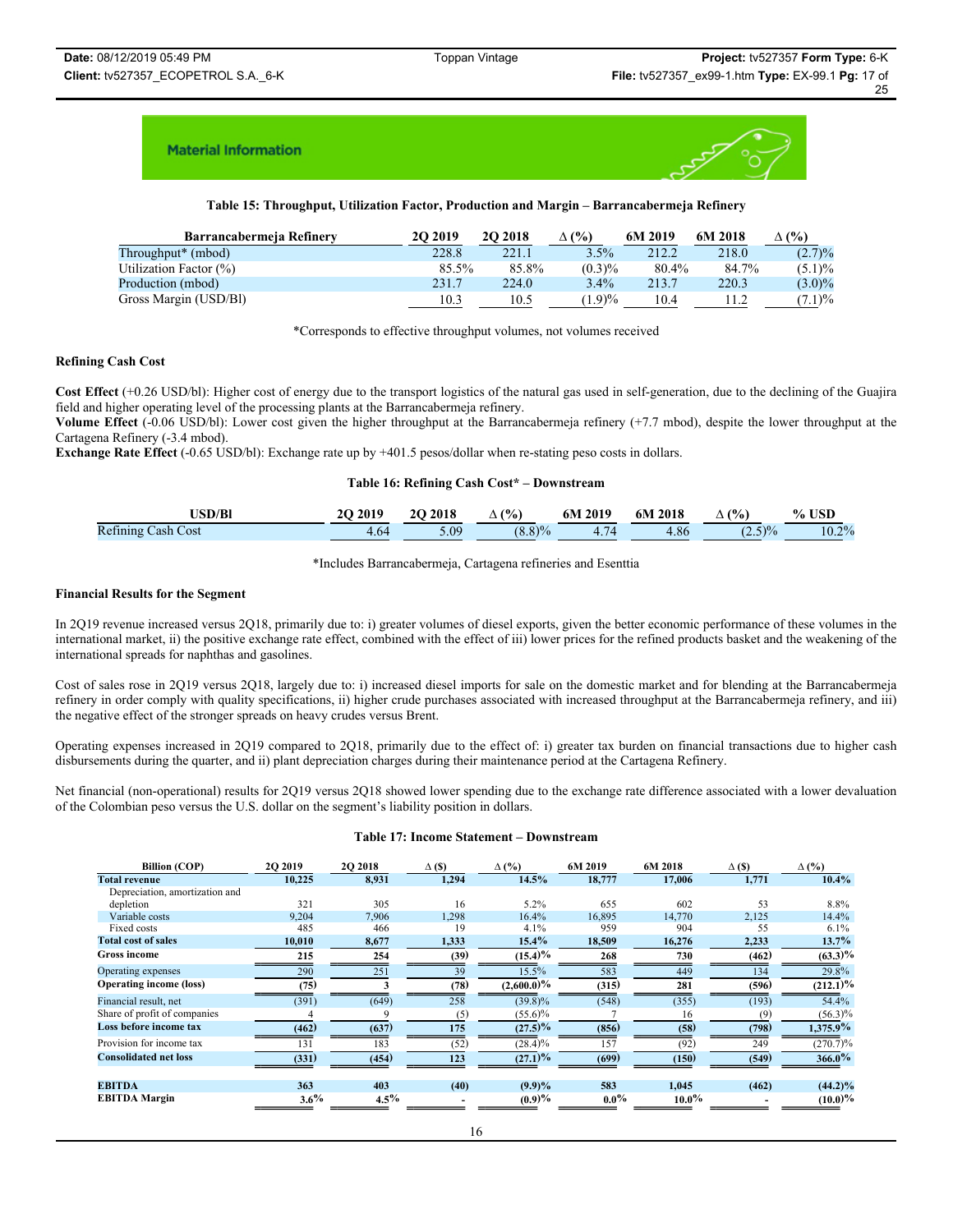

### **4. Efficiency Initiatives**

During the 2Q19 we launched the new phase of the efficiencies and savings program for  $2019 - 2023$ . The strategy has set a target of COP 8.0 trillion in efficiencies, divided among COP 2.1 trillion for 2019 and COP 5.9 trillion for the years 2020 - 2023. This new target is based on 50 strategies, consolidated into 29 levers, which seek efficiencies through the optimization of capex and operating costs and strategies to increase revenues and margins. Currently, all the Ecopetrol Group's areas and companies are in the phase of identifying initiatives, as well as actions aimed at covering the target set for 2019. At the end of 1H19, year-to-date efficiencies totaled COP 0.96 trillion.

#### **Table 18: Savings Initiatives – Ecopetrol Group**

| <b>Billion (COP)</b>                                       | <b>2O 2019</b> | <b>2O 2018</b> | 6M 2019 | 6M 2018 |
|------------------------------------------------------------|----------------|----------------|---------|---------|
| Optimization of drilling costs and facilities construction | 253.5          | 140.5          | 535.9   | 249.3   |
| Improvement of the commercial strategy                     | 86.6           | 32.7           | 137.4   | 47.2    |
| Improvement in refineries revenues/margins                 | 56.7           | 116.6          | 87.4    | 182.7   |
| Reduction of O&M Midstream costs                           | 42.9           | 23.3           | 53.7    | 29.3    |
| Energy strategy - Surplus sales - Cost optimization        | 23.6           | 20.2           | 46.6    | 44.5    |
| Savings on staff, logistics and other areas                | 20.8           | 16.3           | 27.8    | 14.8    |
| Reduction of deferred production                           | 6.1            | 44.8           | 12.7    | 257.9   |
| Operating optimization                                     | 9.8            | 10.3           | 35.7    | 24.0    |
| Refining cash cost optimization                            | 0.0            | 16.2           | 0.0     | 16.2    |
| Dilution and evacuation of heavy and extra heavy crude oil | (27.6)         | 8.3            | 20.7    | 25.6    |
| <b>Total</b>                                               | 472.4          | 429.2          | 957.9   | 891.5   |

### **5. Investments**

In the first half of the year, the Ecopetrol Group invested a total of USD 1,392 million, which represents an increase of 38% over the same period of 2018.

Investments made in the first half of the year remain 81% concentrated on the Upstream segment, in line with the Ecopetrol Group's strategic growth priorities. This segment also posted a 29% increase in investment versus 1H18, based largely on the increase in drilling activity and completion (average of 10 additional rigs versus 1H18). Given current prospects, the Ecopetrol Group's estimated organic investment remains at USD 3.5 to 4 billion for 2019.

**Production:** The Ecopetrol S.A. drilling campaign was focused on the Castilla, Rubiales, Casabe, La Cira Infantas and Suria fields. At the subsidiaries, investment was led by Ecopetrol America Inc. and Hocol. To date, 311 development wells have been drilled, with 208 capitalizable workovers completed. In addition, USD 100 million have been invested in strategic studies, concentrated on seeking to reduce petro-technical uncertainty in current development areas as Provincia and Tibú.

**Exploration:** Investments were concentrated on the drilling of ten wells and the acquisition of 2D and 3D seismic for 173,219 km in Brazil and Mexico.

**Downstream:** Execution of major maintenances at the Barrancabermeja plants (distillation unit, diesel hydrotreatment, rotors and tanks) and at Cartagena refinery (hydrocracking unit, turbines and tanks).

**Midstream:** Operational continuity activities (major maintenances, mechanical repairs and geotechnical activities) on the various oil pipeline and polyduct systems of CENIT and its subsidiaries.

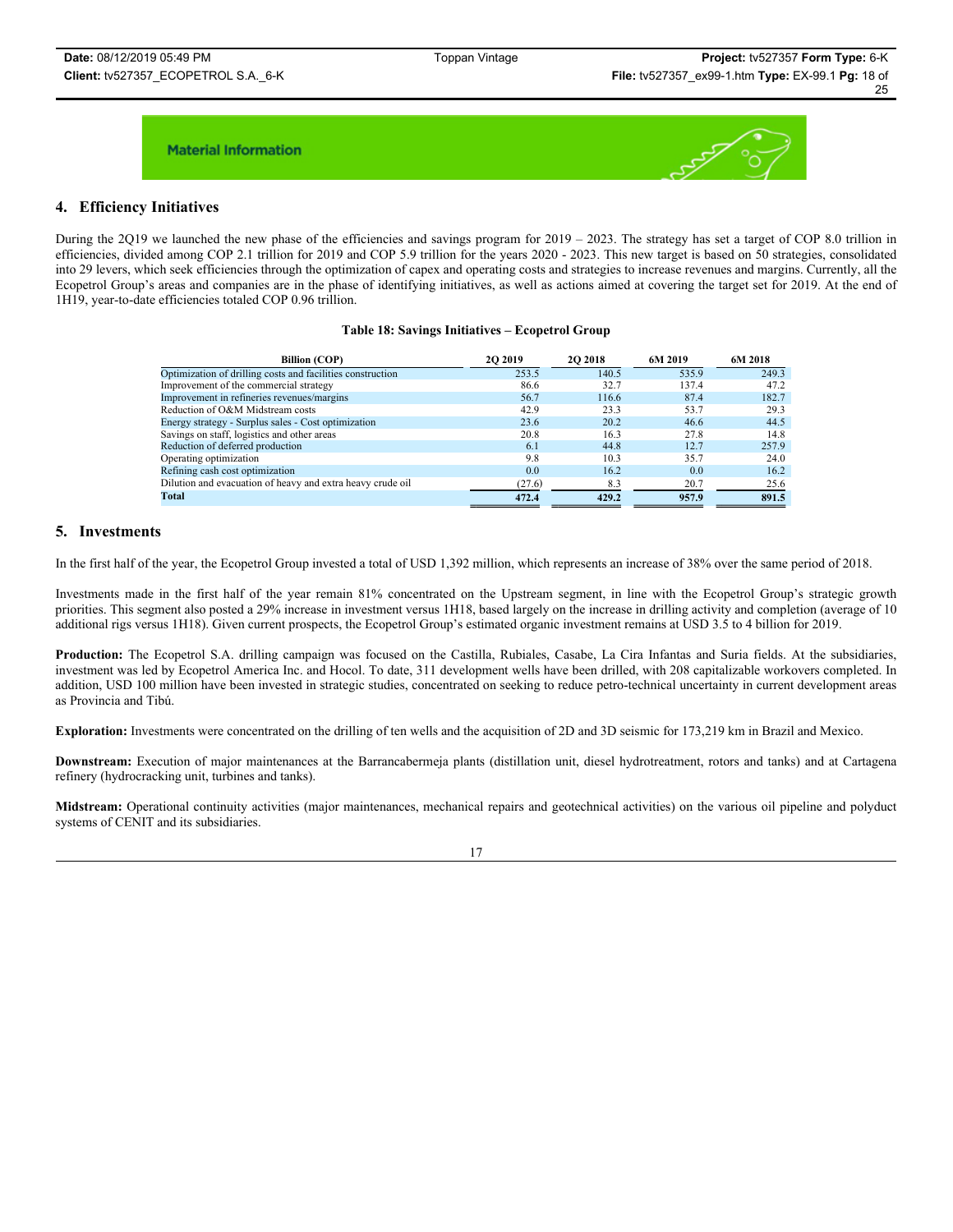

### **Table 19: Investments by Segment – Ecopetrol Group**

|                      | <b>Affiliates and</b> |                     |       |           |  |  |  |
|----------------------|-----------------------|---------------------|-------|-----------|--|--|--|
| <b>Million (USD)</b> | Ecopetrol S.A.        | <b>Subsidiaries</b> | Total | % Share   |  |  |  |
| Production           | 976                   | 74                  | 1.050 | 75.4%     |  |  |  |
| Downstream           | 76                    | 79                  | 155   | 11.1%     |  |  |  |
| Exploration          | 46                    | 38                  | 84    | $6.0\%$   |  |  |  |
| Midstream*           | U                     | 88                  | 88    | 6.3%      |  |  |  |
| Corporate            | 16                    | $\theta$            | 16    | $1.2\%$   |  |  |  |
| Total                | 1.114                 | 279                 | 1.392 | $100.0\%$ |  |  |  |

\* Includes the total amount of investments of each of the companies of the Ecopetrol Group (Participation Ecopetrol S.A. and non-controlling interest)

### **III. Social and Corporate Responsibility – Ecopetrol S.A.**

### **1. HSE Performance**

#### **Table 20: HSE (Health, Safety and Environment) Performance**

| <b>HSE Indicators*</b>                                          | 20 20 19 | <b>2O 2018</b> | 6M 2019 | 6M 2018 |
|-----------------------------------------------------------------|----------|----------------|---------|---------|
| Frequency of total registrable injuries (No. Recordable cases / |          |                |         |         |
| Million man hours)                                              | 0.58     | 0.65           | 0.56    | 0.61    |
| Environmental incidents**                                       |          |                |         |         |

\* The results of the indicators are subject to subsequent modification at the close of the quarter, as some accidents and incidents are reclassified according to the final results of the investigations.

\*\* Environmental incidents are defined as hydrocarbon spills greater than one barrel, with an environmental effect.

### **2. Environment and Social Investment, Corporate Responsibility and Corporate Governance**

#### **Environment:**

- In 2Q19 Ecopetrol S.A. obtained the verification of the reduction in greenhouse gas emissions totaling 1,068,394 tons of CO2-equivalent, by Ruby Canyon Engineering, an international auditing firm specialized in emissions reduction, accredited by the Mexican Accreditation Entity (EMA) and the American National Standards Institute (ANSI). Ecopetrol thus becomes Colombia's first company in the sector to verify a reduction in CO2 emissions in operating processes.
- In 2Q19, Ecopetrol reused 22 million cubic meters of water, which means that the company stopped capturing and disposing this volume, reducing the pressure on the water resource. In the 1H19, more than 44 million cubic meters of water have been reused, which means an increase of 4% compared 1H18.

#### **Social Investment:**

- In 2Q19, COP 17.7 billion were allocated in socio-environmental investment projects. In the first half, year-to-date investments totaled COP 28.3 billion, COP 24 billion of which corresponded to Social Investment (Voluntary Investment of COP 23.3 billion, Community Benefit Programs (PBC) of COP 0.1 billion and Mandatory Investment of COP 0.6 billion), and COP 4.3 billion to Voluntary Environmental Investment.
- x Additionally, with the taxes of the fiscal year 2018, the Territory Renewal Agency assigned nine projects to Ecopetrol S.A. for COP 84.9 billion, equivalent to a 33.9% participation of the total quota allocated. 15 projects were approved to the Ecopetrol Group (Ecopetrol S.A. + CENIT) for COP 121.2 billion, equivalent to a 48.4% stake.

#### **Corporate Governance:**

x At its session of June 14, 2019 the Ecopetrol Board of Directors approved the creation of the Technology and Innovation Committee, aimed to supporting the technological innovation and digital transformation processes underway in the company. The Committee will consist of the following members of the Board of Directors: Luis Guillermo Echeverri, Orlando Ayala, Sergio Restrepo, Germán Quintero, Carlos Gustavo Cano and Santiago Perdomo.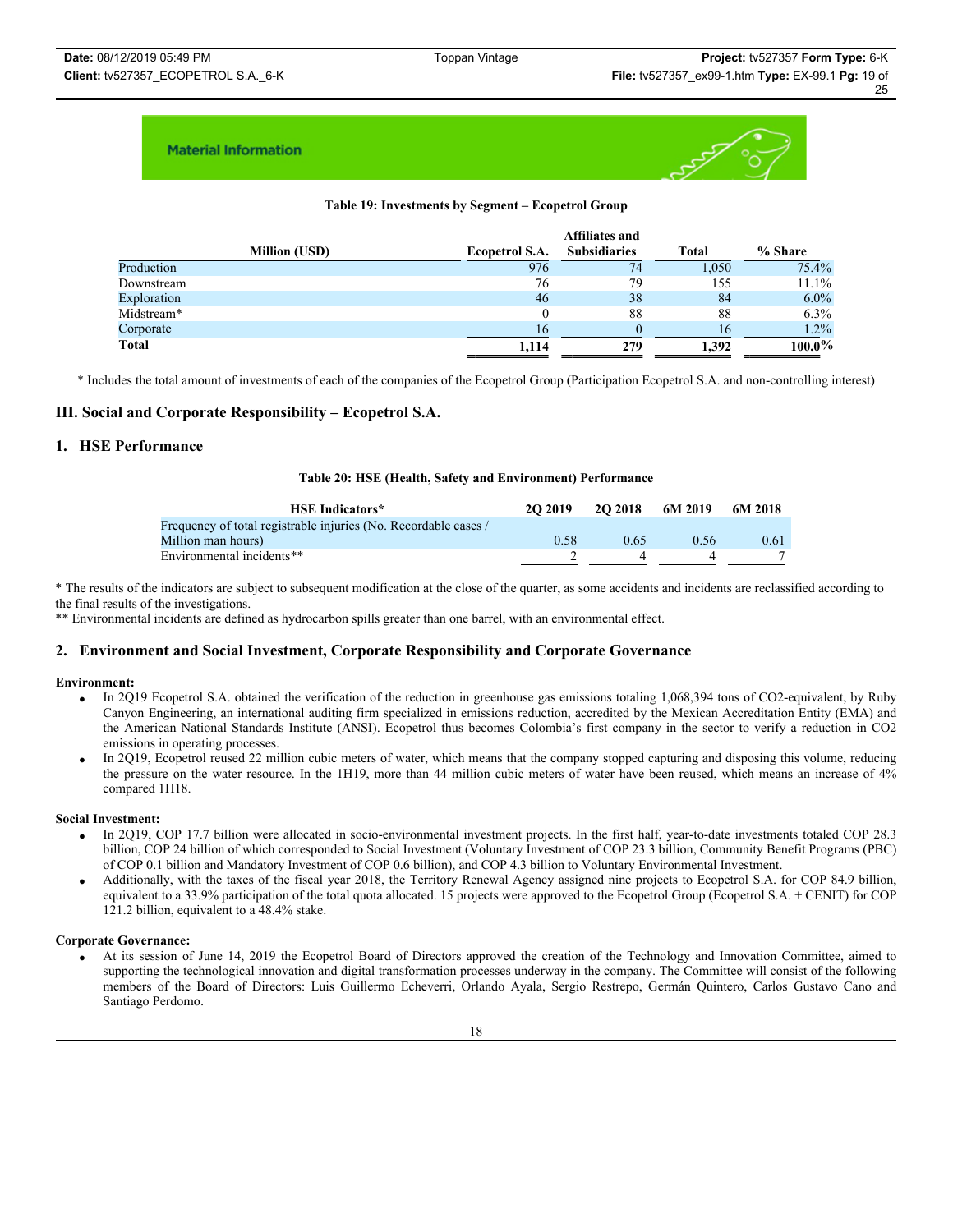# **IV. Quarterly Results Presentation**

Ecopetrol's management will hold two online presentations to review the second quarter of 2019 results:

**Spanish English** August 13, 2019<br>
8:00 a.m. Colombia<br>
9:30 a.m. Colombia

8:00 a.m. Colombia 9:30 a.m. Colombia 9:00 a.m. New York 10:30 a.m. New York

Internet streaming will be available on the Ecopetrol website at www.ecopetrol.com.co

The presentation via webcast will be available at the following links:

https://event.on24.com/wcc/r/2041716/4593B6901DFBEC6EC1482960B30ABABB (Spanish) https://event.on24.com/wcc/r/2041720/36A544CDA66868A53378070E599F732C (English)

Please verify that your browser allows normal operation of the online presentation. We recommend the latest versions of Internet Explorer, Google Chrome and Mozilla Firefox.

#### **Contact Information:**

**Capital Markets Manager** María Catalina Escobar Telephone: +571-234-5190 - Email: investors@ecopetrol.com.co

#### **Media Relations (Colombia)**

Jorge Mauricio Tellez Telephone: +571-234-4329 - Email: mauricio.tellez@ecopetrol.com.co

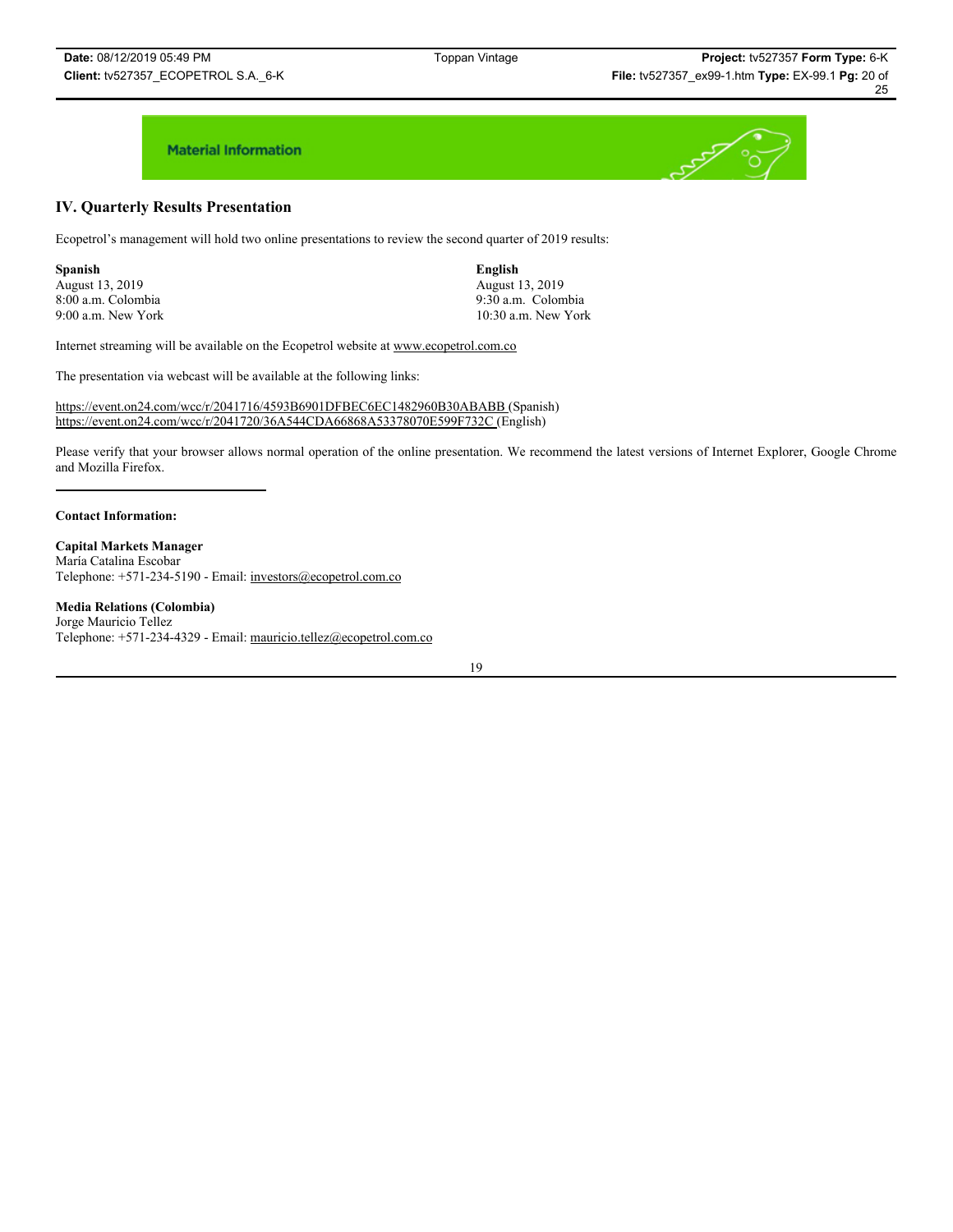

# **Ecopetrol Group Appendices**

**Table 1: Income Statement – Ecopetrol Group**

| <b>Revenue</b><br>Local<br>8,676<br>8,134<br>6.7%<br>16,497<br>15,705<br>5.0%<br>8.8%<br>11.5%<br>Export<br>9,633<br>8,853<br>17,754<br>15,925<br>7.8%<br>$8.3\%$<br><b>Total revenue</b><br>18,309<br>16,987<br>34,251<br>31,630<br><b>Cost of sales</b><br>1,899<br>4,023<br>Depreciation, amortization and depletion<br>2,052<br>8.1%<br>3,670<br>9.6%<br>2,677<br>Variable depreciation, amortization and depletion<br>1,377<br>1,282<br>7.4%<br>9.6%<br>2,443<br>675<br>617<br>9.4%<br>1,346<br>1,227<br>9.7%<br>Fixed cost depreciation<br>6,777<br>16.5%<br>12,893<br>17.0%<br><b>Variable costs</b><br>5,818<br>11,019<br>3,597<br>2,717<br>Imported products<br>32.4%<br>7,018<br>5,389<br>30.2%<br>2.3%<br>4.5%<br>Local purchases<br>2,819<br>2,755<br>5,130<br>4,911<br>390<br>Hydrocarbon transportation services<br>208<br>188<br>10.6%<br>351<br>11.1%<br>153<br>158<br>$(3.2)\%$<br>355<br>368<br>Inventories and others<br>2,385<br>16.9%<br><b>Fixed costs</b><br>2,040<br>4,531<br>3,915<br>15.7%<br>18.8%<br>785<br>661<br>1,420<br>1,259<br>12.8%<br>Contracted services<br>658<br>30.3%<br>522<br>26.1%<br>1,218<br>935<br>Maintenance<br>576<br>515<br>11.8%<br>1,120<br>1,003<br>11.7%<br>Labor costs<br>366<br>342<br>7.0%<br>773<br>718<br>Other<br>7.7%<br><b>Total cost of sales</b><br>11,214<br>9,757<br>14.9%<br>21,447<br>18,604<br>15.3%<br>$(1.9)\%$<br><b>Gross income</b><br>7,095<br>12,804<br>13,026<br>7,230<br>846<br>34.4%<br>1,890<br>1,462<br>29.3%<br>1,137<br><b>Operating expenses</b><br>890<br>23.9%<br>732<br>21.6%<br>1,582<br>1,277<br>Administration expenses<br>309<br>248<br>188<br>117<br>112.0%<br>64.4%<br>Exploration and projects expenses<br>(Recovery) expense for impairment long-term assets<br>(3)<br>$(66.7)\%$<br>(1)<br>(1)<br>(3)<br><b>Operating income</b><br>(6.7)%<br>6,384<br>10,914<br>5,958<br>11,564<br>(620)<br>$(36.9)\%$<br>(776)<br>(1, 189)<br>Finance result, net<br>(391)<br>$(34.7)\%$<br>43<br>22.9%<br>48<br>Foreign exchange, net<br>$(10.4)\%$<br>86<br>70<br>Interest, net<br>(358)<br>(513)<br>$(30.2)\%$<br>(682)<br>(1,001)<br>Financial income/loss<br>(76)<br>(155)<br>$(51.0)\%$<br>(180)<br>(258)<br>Share of profit of companies<br>$(25.0)\%$<br>233<br>182<br>28.0%<br>72<br>96<br>Income before income tax<br>5,639<br>5,860<br>$(3.8)\%$<br>10,371<br>10,557<br>$\overline{(10.6)}\%$<br>(2,093)<br>(1, 872)<br>(3, 546)<br>(3,973)<br>(10.7)%<br>Income tax<br>Net income consolidated<br>$0.0\%$<br>3.7%<br>6,825<br>6,584<br>3,767<br>3,767<br>Non-controlling interest<br>12.9%<br>31.8%<br>(280)<br>(248)<br>(593)<br>(450)<br>1.6%<br>Net income attributable to owners of Ecopetrol<br>(0.9)%<br>3,487<br>3,519<br>6,232<br>6,134<br><b>EBITDA</b><br>8,307<br>8,609<br>15,665<br>15,759<br>$(3.5)\%$<br>45.4%<br>45.7%<br>49.8%<br><b>EBITDA</b> margin<br>50.7%<br>$(10.5)\%$ | <b>Billion (COP)</b> | 2Q 2019 | 2Q 2018 | $\Delta$ (%) | 6M 2019 | 6M 2018 | $\Delta$ (%)             |
|---------------------------------------------------------------------------------------------------------------------------------------------------------------------------------------------------------------------------------------------------------------------------------------------------------------------------------------------------------------------------------------------------------------------------------------------------------------------------------------------------------------------------------------------------------------------------------------------------------------------------------------------------------------------------------------------------------------------------------------------------------------------------------------------------------------------------------------------------------------------------------------------------------------------------------------------------------------------------------------------------------------------------------------------------------------------------------------------------------------------------------------------------------------------------------------------------------------------------------------------------------------------------------------------------------------------------------------------------------------------------------------------------------------------------------------------------------------------------------------------------------------------------------------------------------------------------------------------------------------------------------------------------------------------------------------------------------------------------------------------------------------------------------------------------------------------------------------------------------------------------------------------------------------------------------------------------------------------------------------------------------------------------------------------------------------------------------------------------------------------------------------------------------------------------------------------------------------------------------------------------------------------------------------------------------------------------------------------------------------------------------------------------------------------------------------------------------------------------------------------------------------------------------------------------------------------------------------------------------------------------------------------------------------------------------------------------------------------------------------------------------------------------------------------------------------------------------------------------------------------------------------------|----------------------|---------|---------|--------------|---------|---------|--------------------------|
|                                                                                                                                                                                                                                                                                                                                                                                                                                                                                                                                                                                                                                                                                                                                                                                                                                                                                                                                                                                                                                                                                                                                                                                                                                                                                                                                                                                                                                                                                                                                                                                                                                                                                                                                                                                                                                                                                                                                                                                                                                                                                                                                                                                                                                                                                                                                                                                                                                                                                                                                                                                                                                                                                                                                                                                                                                                                                             |                      |         |         |              |         |         |                          |
|                                                                                                                                                                                                                                                                                                                                                                                                                                                                                                                                                                                                                                                                                                                                                                                                                                                                                                                                                                                                                                                                                                                                                                                                                                                                                                                                                                                                                                                                                                                                                                                                                                                                                                                                                                                                                                                                                                                                                                                                                                                                                                                                                                                                                                                                                                                                                                                                                                                                                                                                                                                                                                                                                                                                                                                                                                                                                             |                      |         |         |              |         |         |                          |
|                                                                                                                                                                                                                                                                                                                                                                                                                                                                                                                                                                                                                                                                                                                                                                                                                                                                                                                                                                                                                                                                                                                                                                                                                                                                                                                                                                                                                                                                                                                                                                                                                                                                                                                                                                                                                                                                                                                                                                                                                                                                                                                                                                                                                                                                                                                                                                                                                                                                                                                                                                                                                                                                                                                                                                                                                                                                                             |                      |         |         |              |         |         |                          |
|                                                                                                                                                                                                                                                                                                                                                                                                                                                                                                                                                                                                                                                                                                                                                                                                                                                                                                                                                                                                                                                                                                                                                                                                                                                                                                                                                                                                                                                                                                                                                                                                                                                                                                                                                                                                                                                                                                                                                                                                                                                                                                                                                                                                                                                                                                                                                                                                                                                                                                                                                                                                                                                                                                                                                                                                                                                                                             |                      |         |         |              |         |         |                          |
|                                                                                                                                                                                                                                                                                                                                                                                                                                                                                                                                                                                                                                                                                                                                                                                                                                                                                                                                                                                                                                                                                                                                                                                                                                                                                                                                                                                                                                                                                                                                                                                                                                                                                                                                                                                                                                                                                                                                                                                                                                                                                                                                                                                                                                                                                                                                                                                                                                                                                                                                                                                                                                                                                                                                                                                                                                                                                             |                      |         |         |              |         |         |                          |
|                                                                                                                                                                                                                                                                                                                                                                                                                                                                                                                                                                                                                                                                                                                                                                                                                                                                                                                                                                                                                                                                                                                                                                                                                                                                                                                                                                                                                                                                                                                                                                                                                                                                                                                                                                                                                                                                                                                                                                                                                                                                                                                                                                                                                                                                                                                                                                                                                                                                                                                                                                                                                                                                                                                                                                                                                                                                                             |                      |         |         |              |         |         |                          |
|                                                                                                                                                                                                                                                                                                                                                                                                                                                                                                                                                                                                                                                                                                                                                                                                                                                                                                                                                                                                                                                                                                                                                                                                                                                                                                                                                                                                                                                                                                                                                                                                                                                                                                                                                                                                                                                                                                                                                                                                                                                                                                                                                                                                                                                                                                                                                                                                                                                                                                                                                                                                                                                                                                                                                                                                                                                                                             |                      |         |         |              |         |         |                          |
|                                                                                                                                                                                                                                                                                                                                                                                                                                                                                                                                                                                                                                                                                                                                                                                                                                                                                                                                                                                                                                                                                                                                                                                                                                                                                                                                                                                                                                                                                                                                                                                                                                                                                                                                                                                                                                                                                                                                                                                                                                                                                                                                                                                                                                                                                                                                                                                                                                                                                                                                                                                                                                                                                                                                                                                                                                                                                             |                      |         |         |              |         |         |                          |
|                                                                                                                                                                                                                                                                                                                                                                                                                                                                                                                                                                                                                                                                                                                                                                                                                                                                                                                                                                                                                                                                                                                                                                                                                                                                                                                                                                                                                                                                                                                                                                                                                                                                                                                                                                                                                                                                                                                                                                                                                                                                                                                                                                                                                                                                                                                                                                                                                                                                                                                                                                                                                                                                                                                                                                                                                                                                                             |                      |         |         |              |         |         |                          |
|                                                                                                                                                                                                                                                                                                                                                                                                                                                                                                                                                                                                                                                                                                                                                                                                                                                                                                                                                                                                                                                                                                                                                                                                                                                                                                                                                                                                                                                                                                                                                                                                                                                                                                                                                                                                                                                                                                                                                                                                                                                                                                                                                                                                                                                                                                                                                                                                                                                                                                                                                                                                                                                                                                                                                                                                                                                                                             |                      |         |         |              |         |         |                          |
|                                                                                                                                                                                                                                                                                                                                                                                                                                                                                                                                                                                                                                                                                                                                                                                                                                                                                                                                                                                                                                                                                                                                                                                                                                                                                                                                                                                                                                                                                                                                                                                                                                                                                                                                                                                                                                                                                                                                                                                                                                                                                                                                                                                                                                                                                                                                                                                                                                                                                                                                                                                                                                                                                                                                                                                                                                                                                             |                      |         |         |              |         |         |                          |
|                                                                                                                                                                                                                                                                                                                                                                                                                                                                                                                                                                                                                                                                                                                                                                                                                                                                                                                                                                                                                                                                                                                                                                                                                                                                                                                                                                                                                                                                                                                                                                                                                                                                                                                                                                                                                                                                                                                                                                                                                                                                                                                                                                                                                                                                                                                                                                                                                                                                                                                                                                                                                                                                                                                                                                                                                                                                                             |                      |         |         |              |         |         |                          |
|                                                                                                                                                                                                                                                                                                                                                                                                                                                                                                                                                                                                                                                                                                                                                                                                                                                                                                                                                                                                                                                                                                                                                                                                                                                                                                                                                                                                                                                                                                                                                                                                                                                                                                                                                                                                                                                                                                                                                                                                                                                                                                                                                                                                                                                                                                                                                                                                                                                                                                                                                                                                                                                                                                                                                                                                                                                                                             |                      |         |         |              |         |         | $(3.5)\%$                |
|                                                                                                                                                                                                                                                                                                                                                                                                                                                                                                                                                                                                                                                                                                                                                                                                                                                                                                                                                                                                                                                                                                                                                                                                                                                                                                                                                                                                                                                                                                                                                                                                                                                                                                                                                                                                                                                                                                                                                                                                                                                                                                                                                                                                                                                                                                                                                                                                                                                                                                                                                                                                                                                                                                                                                                                                                                                                                             |                      |         |         |              |         |         |                          |
|                                                                                                                                                                                                                                                                                                                                                                                                                                                                                                                                                                                                                                                                                                                                                                                                                                                                                                                                                                                                                                                                                                                                                                                                                                                                                                                                                                                                                                                                                                                                                                                                                                                                                                                                                                                                                                                                                                                                                                                                                                                                                                                                                                                                                                                                                                                                                                                                                                                                                                                                                                                                                                                                                                                                                                                                                                                                                             |                      |         |         |              |         |         |                          |
|                                                                                                                                                                                                                                                                                                                                                                                                                                                                                                                                                                                                                                                                                                                                                                                                                                                                                                                                                                                                                                                                                                                                                                                                                                                                                                                                                                                                                                                                                                                                                                                                                                                                                                                                                                                                                                                                                                                                                                                                                                                                                                                                                                                                                                                                                                                                                                                                                                                                                                                                                                                                                                                                                                                                                                                                                                                                                             |                      |         |         |              |         |         |                          |
|                                                                                                                                                                                                                                                                                                                                                                                                                                                                                                                                                                                                                                                                                                                                                                                                                                                                                                                                                                                                                                                                                                                                                                                                                                                                                                                                                                                                                                                                                                                                                                                                                                                                                                                                                                                                                                                                                                                                                                                                                                                                                                                                                                                                                                                                                                                                                                                                                                                                                                                                                                                                                                                                                                                                                                                                                                                                                             |                      |         |         |              |         |         |                          |
|                                                                                                                                                                                                                                                                                                                                                                                                                                                                                                                                                                                                                                                                                                                                                                                                                                                                                                                                                                                                                                                                                                                                                                                                                                                                                                                                                                                                                                                                                                                                                                                                                                                                                                                                                                                                                                                                                                                                                                                                                                                                                                                                                                                                                                                                                                                                                                                                                                                                                                                                                                                                                                                                                                                                                                                                                                                                                             |                      |         |         |              |         |         |                          |
|                                                                                                                                                                                                                                                                                                                                                                                                                                                                                                                                                                                                                                                                                                                                                                                                                                                                                                                                                                                                                                                                                                                                                                                                                                                                                                                                                                                                                                                                                                                                                                                                                                                                                                                                                                                                                                                                                                                                                                                                                                                                                                                                                                                                                                                                                                                                                                                                                                                                                                                                                                                                                                                                                                                                                                                                                                                                                             |                      |         |         |              |         |         |                          |
|                                                                                                                                                                                                                                                                                                                                                                                                                                                                                                                                                                                                                                                                                                                                                                                                                                                                                                                                                                                                                                                                                                                                                                                                                                                                                                                                                                                                                                                                                                                                                                                                                                                                                                                                                                                                                                                                                                                                                                                                                                                                                                                                                                                                                                                                                                                                                                                                                                                                                                                                                                                                                                                                                                                                                                                                                                                                                             |                      |         |         |              |         |         | $\overline{(1.7)^{9/6}}$ |
|                                                                                                                                                                                                                                                                                                                                                                                                                                                                                                                                                                                                                                                                                                                                                                                                                                                                                                                                                                                                                                                                                                                                                                                                                                                                                                                                                                                                                                                                                                                                                                                                                                                                                                                                                                                                                                                                                                                                                                                                                                                                                                                                                                                                                                                                                                                                                                                                                                                                                                                                                                                                                                                                                                                                                                                                                                                                                             |                      |         |         |              |         |         |                          |
|                                                                                                                                                                                                                                                                                                                                                                                                                                                                                                                                                                                                                                                                                                                                                                                                                                                                                                                                                                                                                                                                                                                                                                                                                                                                                                                                                                                                                                                                                                                                                                                                                                                                                                                                                                                                                                                                                                                                                                                                                                                                                                                                                                                                                                                                                                                                                                                                                                                                                                                                                                                                                                                                                                                                                                                                                                                                                             |                      |         |         |              |         |         |                          |
|                                                                                                                                                                                                                                                                                                                                                                                                                                                                                                                                                                                                                                                                                                                                                                                                                                                                                                                                                                                                                                                                                                                                                                                                                                                                                                                                                                                                                                                                                                                                                                                                                                                                                                                                                                                                                                                                                                                                                                                                                                                                                                                                                                                                                                                                                                                                                                                                                                                                                                                                                                                                                                                                                                                                                                                                                                                                                             |                      |         |         |              |         |         |                          |
|                                                                                                                                                                                                                                                                                                                                                                                                                                                                                                                                                                                                                                                                                                                                                                                                                                                                                                                                                                                                                                                                                                                                                                                                                                                                                                                                                                                                                                                                                                                                                                                                                                                                                                                                                                                                                                                                                                                                                                                                                                                                                                                                                                                                                                                                                                                                                                                                                                                                                                                                                                                                                                                                                                                                                                                                                                                                                             |                      |         |         |              |         |         | $(66.7)\%$               |
|                                                                                                                                                                                                                                                                                                                                                                                                                                                                                                                                                                                                                                                                                                                                                                                                                                                                                                                                                                                                                                                                                                                                                                                                                                                                                                                                                                                                                                                                                                                                                                                                                                                                                                                                                                                                                                                                                                                                                                                                                                                                                                                                                                                                                                                                                                                                                                                                                                                                                                                                                                                                                                                                                                                                                                                                                                                                                             |                      |         |         |              |         |         | $(5.6)\%$                |
|                                                                                                                                                                                                                                                                                                                                                                                                                                                                                                                                                                                                                                                                                                                                                                                                                                                                                                                                                                                                                                                                                                                                                                                                                                                                                                                                                                                                                                                                                                                                                                                                                                                                                                                                                                                                                                                                                                                                                                                                                                                                                                                                                                                                                                                                                                                                                                                                                                                                                                                                                                                                                                                                                                                                                                                                                                                                                             |                      |         |         |              |         |         |                          |
|                                                                                                                                                                                                                                                                                                                                                                                                                                                                                                                                                                                                                                                                                                                                                                                                                                                                                                                                                                                                                                                                                                                                                                                                                                                                                                                                                                                                                                                                                                                                                                                                                                                                                                                                                                                                                                                                                                                                                                                                                                                                                                                                                                                                                                                                                                                                                                                                                                                                                                                                                                                                                                                                                                                                                                                                                                                                                             |                      |         |         |              |         |         |                          |
|                                                                                                                                                                                                                                                                                                                                                                                                                                                                                                                                                                                                                                                                                                                                                                                                                                                                                                                                                                                                                                                                                                                                                                                                                                                                                                                                                                                                                                                                                                                                                                                                                                                                                                                                                                                                                                                                                                                                                                                                                                                                                                                                                                                                                                                                                                                                                                                                                                                                                                                                                                                                                                                                                                                                                                                                                                                                                             |                      |         |         |              |         |         | $(31.9)\%$               |
|                                                                                                                                                                                                                                                                                                                                                                                                                                                                                                                                                                                                                                                                                                                                                                                                                                                                                                                                                                                                                                                                                                                                                                                                                                                                                                                                                                                                                                                                                                                                                                                                                                                                                                                                                                                                                                                                                                                                                                                                                                                                                                                                                                                                                                                                                                                                                                                                                                                                                                                                                                                                                                                                                                                                                                                                                                                                                             |                      |         |         |              |         |         | $(30.2)\%$               |
|                                                                                                                                                                                                                                                                                                                                                                                                                                                                                                                                                                                                                                                                                                                                                                                                                                                                                                                                                                                                                                                                                                                                                                                                                                                                                                                                                                                                                                                                                                                                                                                                                                                                                                                                                                                                                                                                                                                                                                                                                                                                                                                                                                                                                                                                                                                                                                                                                                                                                                                                                                                                                                                                                                                                                                                                                                                                                             |                      |         |         |              |         |         |                          |
|                                                                                                                                                                                                                                                                                                                                                                                                                                                                                                                                                                                                                                                                                                                                                                                                                                                                                                                                                                                                                                                                                                                                                                                                                                                                                                                                                                                                                                                                                                                                                                                                                                                                                                                                                                                                                                                                                                                                                                                                                                                                                                                                                                                                                                                                                                                                                                                                                                                                                                                                                                                                                                                                                                                                                                                                                                                                                             |                      |         |         |              |         |         | (1.8)%                   |
|                                                                                                                                                                                                                                                                                                                                                                                                                                                                                                                                                                                                                                                                                                                                                                                                                                                                                                                                                                                                                                                                                                                                                                                                                                                                                                                                                                                                                                                                                                                                                                                                                                                                                                                                                                                                                                                                                                                                                                                                                                                                                                                                                                                                                                                                                                                                                                                                                                                                                                                                                                                                                                                                                                                                                                                                                                                                                             |                      |         |         |              |         |         |                          |
|                                                                                                                                                                                                                                                                                                                                                                                                                                                                                                                                                                                                                                                                                                                                                                                                                                                                                                                                                                                                                                                                                                                                                                                                                                                                                                                                                                                                                                                                                                                                                                                                                                                                                                                                                                                                                                                                                                                                                                                                                                                                                                                                                                                                                                                                                                                                                                                                                                                                                                                                                                                                                                                                                                                                                                                                                                                                                             |                      |         |         |              |         |         |                          |
|                                                                                                                                                                                                                                                                                                                                                                                                                                                                                                                                                                                                                                                                                                                                                                                                                                                                                                                                                                                                                                                                                                                                                                                                                                                                                                                                                                                                                                                                                                                                                                                                                                                                                                                                                                                                                                                                                                                                                                                                                                                                                                                                                                                                                                                                                                                                                                                                                                                                                                                                                                                                                                                                                                                                                                                                                                                                                             |                      |         |         |              |         |         |                          |
|                                                                                                                                                                                                                                                                                                                                                                                                                                                                                                                                                                                                                                                                                                                                                                                                                                                                                                                                                                                                                                                                                                                                                                                                                                                                                                                                                                                                                                                                                                                                                                                                                                                                                                                                                                                                                                                                                                                                                                                                                                                                                                                                                                                                                                                                                                                                                                                                                                                                                                                                                                                                                                                                                                                                                                                                                                                                                             |                      |         |         |              |         |         |                          |
|                                                                                                                                                                                                                                                                                                                                                                                                                                                                                                                                                                                                                                                                                                                                                                                                                                                                                                                                                                                                                                                                                                                                                                                                                                                                                                                                                                                                                                                                                                                                                                                                                                                                                                                                                                                                                                                                                                                                                                                                                                                                                                                                                                                                                                                                                                                                                                                                                                                                                                                                                                                                                                                                                                                                                                                                                                                                                             |                      |         |         |              |         |         |                          |
|                                                                                                                                                                                                                                                                                                                                                                                                                                                                                                                                                                                                                                                                                                                                                                                                                                                                                                                                                                                                                                                                                                                                                                                                                                                                                                                                                                                                                                                                                                                                                                                                                                                                                                                                                                                                                                                                                                                                                                                                                                                                                                                                                                                                                                                                                                                                                                                                                                                                                                                                                                                                                                                                                                                                                                                                                                                                                             |                      |         |         |              |         |         | $(0.6)\%$                |
|                                                                                                                                                                                                                                                                                                                                                                                                                                                                                                                                                                                                                                                                                                                                                                                                                                                                                                                                                                                                                                                                                                                                                                                                                                                                                                                                                                                                                                                                                                                                                                                                                                                                                                                                                                                                                                                                                                                                                                                                                                                                                                                                                                                                                                                                                                                                                                                                                                                                                                                                                                                                                                                                                                                                                                                                                                                                                             |                      |         |         |              |         |         | $(8.2)\%$                |

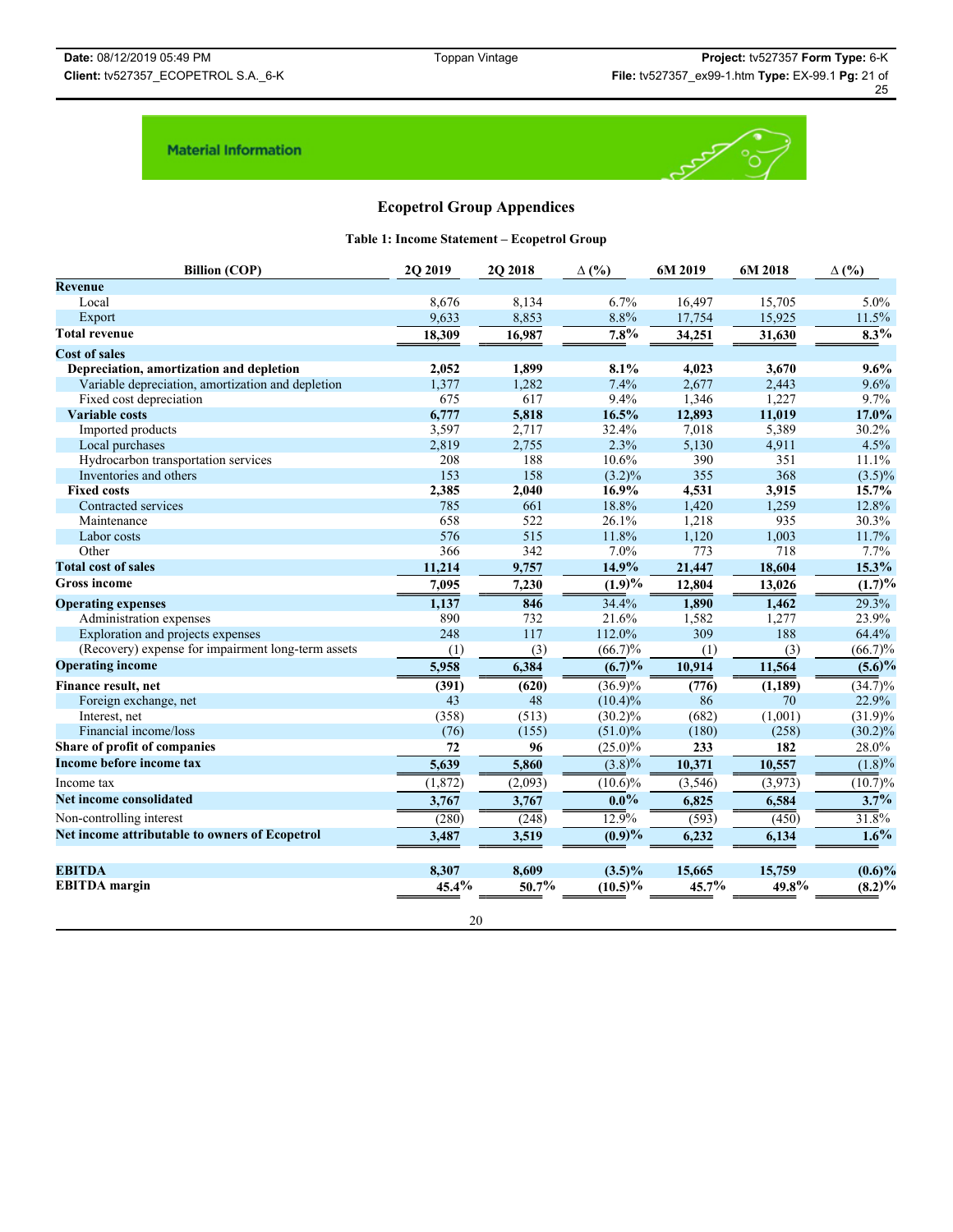

**Table 2: Statement of Financial Position / Balance Sheet – Ecopetrol Group**

| <b>Billion (COP)</b>                         | June 30, 2019 | March 31, 2019 | $\Delta$ (%) |
|----------------------------------------------|---------------|----------------|--------------|
| <b>Current assets</b>                        |               |                |              |
| Cash and cash equivalents                    | 5,524         | 8,938          | $(38.2)\%$   |
| Trade and other receivables                  | 8,221         | 8,628          | $(4.7)\%$    |
| Inventories                                  | 5,854         | 5,478          | 6.9%         |
| Current tax assets                           | 787           | 672            | 17.1%        |
| Other financial assets                       | 3,358         | 4,997          | $(32.8)\%$   |
| Other assets                                 | 1,256         | 1,310          | (4.1)%       |
|                                              | 25,000        | 30,023         | $(16.7)\%$   |
| Non-current assets held for sale             | 30            | 28             | 7.1%         |
| <b>Total current assets</b>                  | 25,030        | 30,051         | $(16.7)\%$   |
|                                              |               |                |              |
| <b>Non-current assets</b>                    |               |                |              |
| Investments in associates and joint ventures | 1,885         | 1,834          | 2.8%         |
| Trade and other receivables                  | 777           | 744            | 4.4%         |
| Property, plant and equipment                | 61,814        | 61,708         | 0.2%         |
| Natural and environmental resources          | 23,660        | 23,316         | 1.5%         |
| Assets by right of use                       | 497           | 477            | 4.2%         |
| Intangibles                                  | 395           | 420            | $(6.0)\%$    |
| Deferred tax assets                          | 5,373         | 5,452          | $(1.4)\%$    |
| Other financial assets                       | 3,794         | 2,368          | 60.2%        |
| Other assets                                 | 1,893         | 1,804          | 4.9%         |
| <b>Total non-current assets</b>              | 100,088       | 98,123         | $2.0\%$      |
|                                              |               |                |              |
| <b>Total assets</b>                          | 125,118       | 128,174        | $(2.4)\%$    |
|                                              |               |                |              |
| <b>Current liabilities</b>                   |               |                |              |
| Loans and borrowings                         | 4,088         | 4,043          | 1.1%         |
| Trade and other payables                     | 11,825        | 17,936         | $(34.1)\%$   |
| Provision for employees benefits             | 1,718         | 1,870          | $(8.1)\%$    |
| Current tax liabilities                      | 1,126         | 1,796          | $(37.3)\%$   |
| Accrued liabilities and provisions           | 673           | 784            | $(14.2)\%$   |
| Other liabilities                            | 463           | 355            | 30.4%        |
| <b>Total current liabilities</b>             | 19,893        | 26,784         | $(25.7)\%$   |
|                                              |               |                |              |
| <b>Non-current liabilities</b>               |               |                |              |
| Loans and borrowings                         | 33,379        | 33,685         | (0.9)%       |
| Trade and other payables                     | 25            | 29             | $(13.8)\%$   |
| Provision for employees benefits             | 6,513         | 6,699          | $(2.8)\%$    |
| Deferred tax liabilities                     | 783           | 790            | (0.9)%       |
| Accrued liabilities and provisions           | 7,025         | 6,953          | 1.0%         |
| Other liabilities                            | 566           | 567            | (0.2)%       |
| <b>Total non-current liabilities</b>         | 48,291        | 48,723         | $(0.9)\%$    |
|                                              |               |                |              |
| <b>Total liabilities</b>                     | 68,184        | 75,507         | $(9.7)\%$    |
|                                              |               |                |              |
| <b>Equity</b>                                |               |                |              |
| Equity attributable to owners of the company | 54,739        | 50,681         | 8.0%         |
| Non-controlling interests                    | 2,195         | 1,986          | 10.5%        |
| <b>Total equity</b>                          | 56,934        | 52,667         | 8.1%         |
|                                              |               |                |              |
| <b>Total liabilities and equity</b>          | 125,118       | 128,174        | $(2.4)\%$    |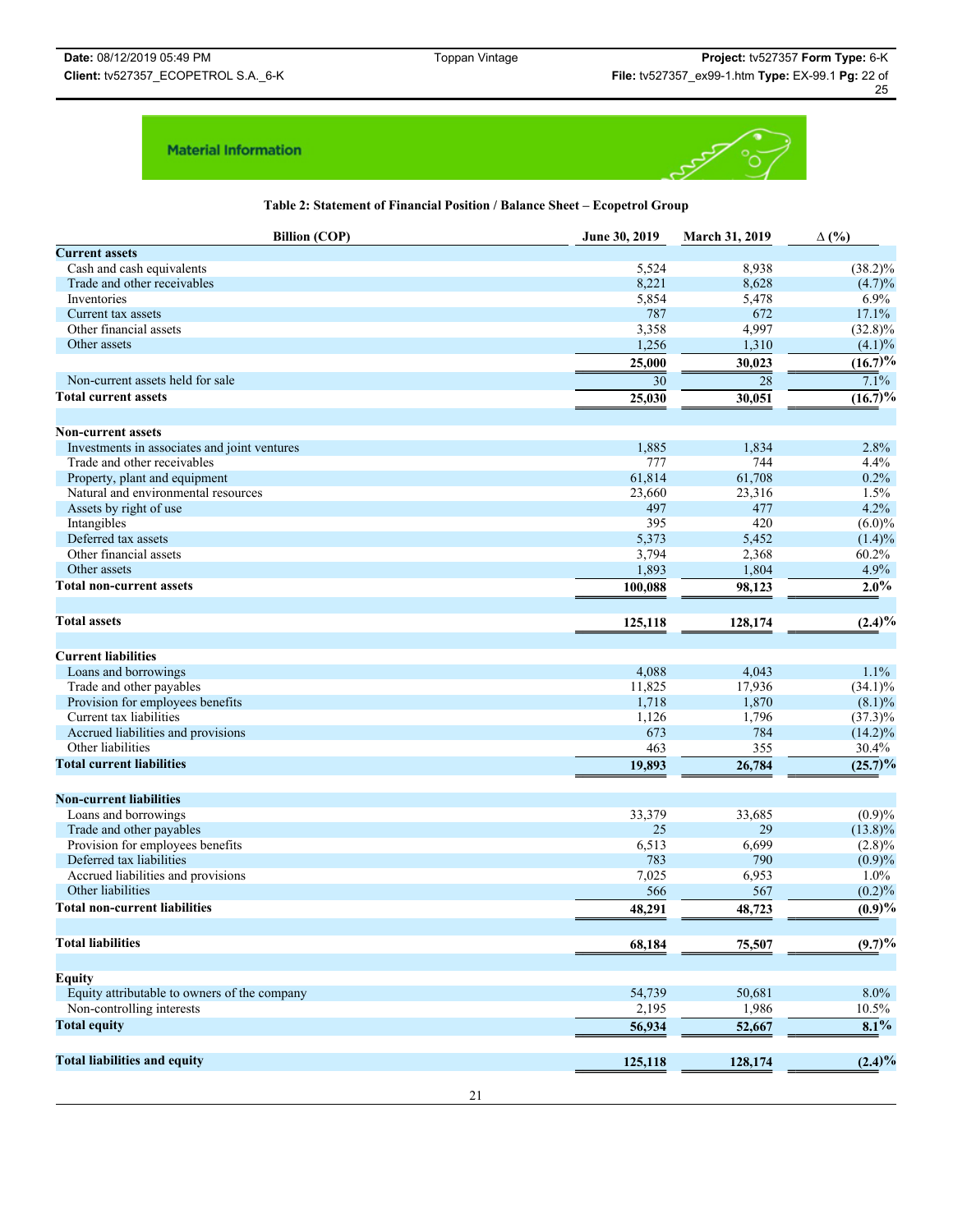

|  |  |  | Table 3: Cash Flow Statement – Ecopetrol Group |  |  |
|--|--|--|------------------------------------------------|--|--|
|--|--|--|------------------------------------------------|--|--|

| <b>Billion (COP)</b>                                              | 2Q 2019                  | 2Q 2018      | 6M 2019      | 6M 2018          |
|-------------------------------------------------------------------|--------------------------|--------------|--------------|------------------|
| Cash flow provided by operating activities                        |                          |              |              |                  |
| Net income attributable to owners of Ecopetrol S.A.               | 3,487                    | 3,519        | 6,232        | 6,134            |
| Adjustments to reconcile net income to cash provided by operating |                          |              |              |                  |
| activities                                                        |                          |              |              |                  |
| Non-controlling interests                                         | 280                      | 248          | 593          | 450              |
| Income tax                                                        | 1.872                    | 2,093        | 3,546        | 3,973            |
| Depreciation, depletion and amortization                          | 2.094                    | 1,917        | 4,084        | 3,708            |
| Foreign exchange (gain) loss                                      | (43)                     | (48)         | (86)         | (70)             |
| Finance costs recognized in profit or loss                        | 669                      | 796          | 1,310        | 1,578            |
| Dry wells                                                         | 109                      | 41           | 154          | 48               |
| Loss (gain) on disposal of non-current assets                     | 30                       | (21)         | 42           | (21)             |
| Impairment of current and non-current assets                      | 15                       | (5)          | 34           | (131)            |
| Fair value (gain) on financial assets valuation                   | (43)                     | 21           | (88)         | (57)             |
| Profit in acquisition of participations in joint operations       | $\theta$                 | $\mathbf{0}$ | $\mathbf{0}$ | 12               |
| Gain on assets for sale                                           | $\theta$                 | $\mathbf{1}$ | $\theta$     | -1               |
| (Gain) loss on share of profit of associates and joint ventures   | (72)                     | (96)         | (233)        | (182)            |
| Realized foreign exchange cash flow hedges                        | 346                      | 109          | 684          | 234              |
| Others minor items                                                | $\overline{2}$           | 33           | $\mathbf{1}$ | (1)              |
| Net changes in operating assets and liabilities                   | 117                      | (1,061)      | (1,658)      | (2, 473)         |
| Income tax paid                                                   | (2,860)                  | (2,906)      | (3,778)      | (3,889)          |
| Cash provided by operating activities                             | 6.003                    | 4.641        | 10.837       | 9,314            |
|                                                                   |                          |              |              |                  |
| <b>Cash flows from investing activities</b>                       |                          |              |              |                  |
| Investment in property, plant and equipment                       | (728)                    | (666)        | (1,328)      | (1,110)          |
| Investment in natural and environmental resources                 | (1, 473)                 | (1,074)      | (2,780)      | (1,822)          |
| Payments for intangibles                                          | (2)                      | (17)         | (33)         | (20)             |
| (Purchases) sales of other financial assets                       | 286                      | (343)        | 984          | (2,891)          |
| Interest received                                                 | 121                      | 74           | 250          | 158              |
| Dividends received                                                | 34                       | 34           | 34           | 53               |
| Proceeds from sales of assets                                     | $\overline{\mathcal{L}}$ | 52           | 26           | 94               |
| Net cash used in investing activities                             | (1,760)                  | (1,940)      | (2, 847)     | (5,538)          |
|                                                                   |                          |              |              |                  |
| <b>Cash flows from financing activities</b>                       |                          |              |              |                  |
| Proceeds (repayment of) from borrowings                           | (604)                    | (1, 478)     | (807)        | (1, 553)         |
| Interest paid                                                     | (523)                    | (583)        | (1,004)      | (1, 176)         |
| Dividends paid                                                    | (6, 643)                 | (2,210)      | (6,975)      | (2, 455)         |
| Net cash used in financing activities                             | (7,770)                  | (4,271)      | (8,786)      | (5, 184)         |
|                                                                   |                          |              |              |                  |
| Exchange difference in cash and cash equivalents                  | 113                      | 41           | 8            | (201)            |
| Net (decrease) increase in cash and cash equivalents              | (3, 414)                 | (1,529)      | (788)        | (1,609)          |
| Cash and cash equivalents at the beginning of the period          | 8,938                    | 7,866        | 6,312        | 7,946            |
| Cash and cash equivalents at the end of the period                | 5,524                    | 6,337        | 5,524        | 6,337            |
|                                                                   |                          |              |              |                  |
| <b>Non-cash transactions</b>                                      |                          |              |              |                  |
| Recognition of assets for right of use and liabilities for lease  | 564                      | $\mathbf{0}$ | 564          | $\boldsymbol{0}$ |
|                                                                   |                          |              |              |                  |
|                                                                   | 22                       |              |              |                  |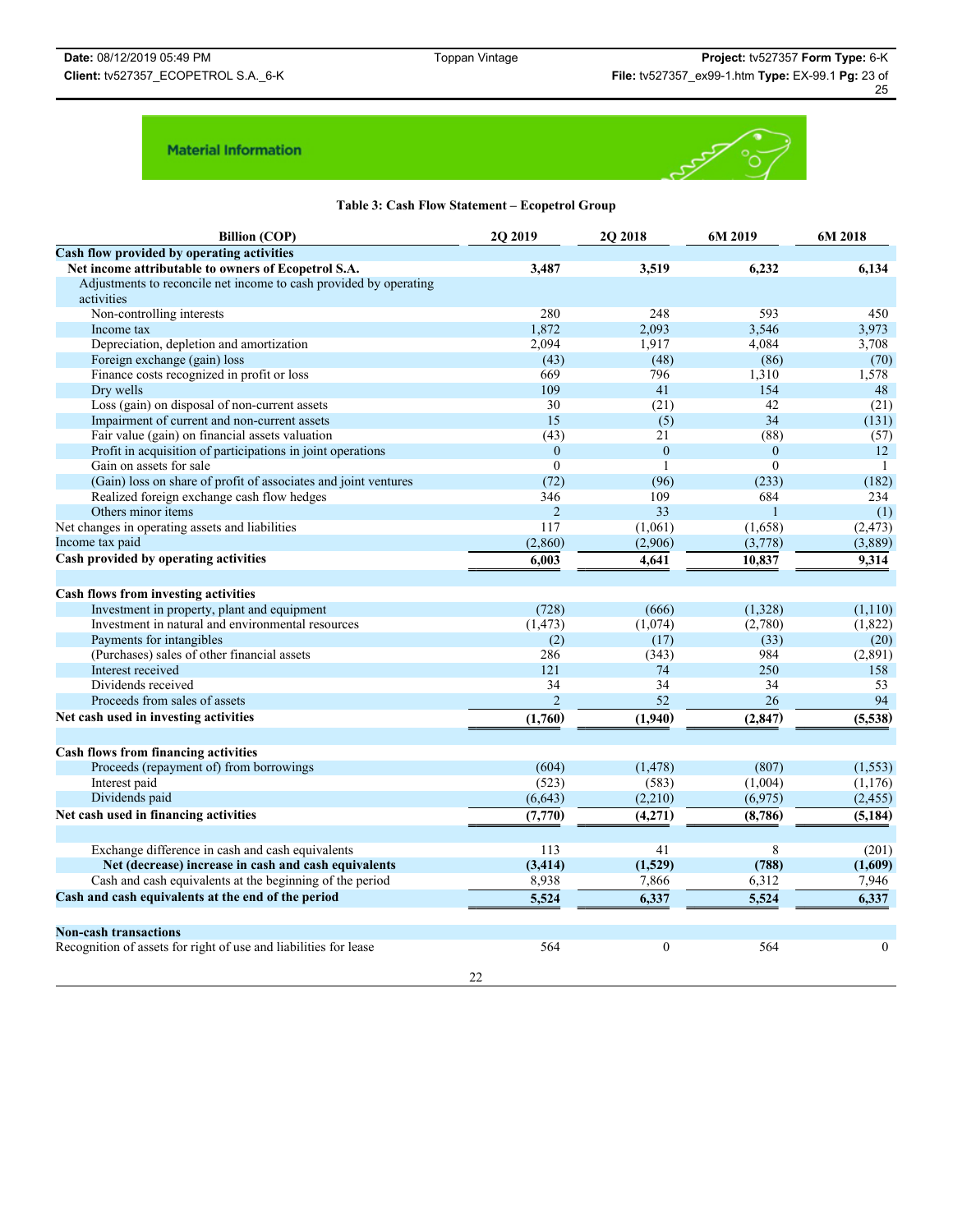

# **Table 4: EBITDA Reconciliation Ecopetrol Group**

| <b>Billion (COP)</b>                                      | 20 20 19 | <b>202018</b> | 6M 2019 | 6M 2018 |
|-----------------------------------------------------------|----------|---------------|---------|---------|
| Net income attributable to the owners of Ecopetrol        | 3,487    | 3,519         | 6,232   | 6,134   |
| $(+)$ Depreciation, amortization and depletion            | 2,094    | 1,917         | 4,084   | 3,708   |
| $(+/-)$ Impairment of long-term assets                    | (1)      | (3)           | (2)     | (149)   |
| $(+/-)$ Gain in acquisition of shares in joint operations | $_{0}$   | $\Omega$      | 0       | 12      |
| $(+/-)$ Financial result, net                             | 391      | 620           | 776     | 1,189   |
| $(+)$ Income tax                                          | 1,872    | 2.093         | 3,546   | 3,973   |
| $(+)$ Taxes and others                                    | 184      | 215           | 436     | 442     |
| $(+/-)$ Non-controlling interest                          | 280      | 248           | 593     | 450     |
| <b>Consolidated EBITDA</b>                                | 8.307    | 8.609         | 15,665  | 15,759  |

### **Table 5: EBITDA Reconciliation by Segment (2Q 2019)**

| <b>Billion (COP)</b>                               | <b>Upstream</b> | Downstream       | Midstream | <b>Eliminations</b> | Consolidated |
|----------------------------------------------------|-----------------|------------------|-----------|---------------------|--------------|
| Net income attributable to the owners of Ecopetrol | 2,806           | (331)            | 1,013     |                     | 3,487        |
| $(+)$ Depreciation, amortization and depletion     | l.431           | 345              | 318       |                     | 2,094        |
| $(+/-)$ Impairment of long-term assets             |                 | $\left(1\right)$ |           |                     |              |
| $(+/-)$ Financial result, net                      | (182)           | 391              | 182       |                     | 391          |
| $(+)$ Income tax                                   | 1.335           | (131)            | 668       |                     | 1,872        |
| $(+)$ Other taxes                                  | 111             | 90               | 25        | (42)                | 184          |
| $(+/-)$ Non-controlling interest                   | (15)            |                  | 295       |                     | 280          |
| <b>Consolidated EBITDA</b>                         | 5.486           | 363              | 2.501     | (43)                | 8,307        |

# **Ecopetrol S.A Appendices**

Following are the Income Statements and Statements of Financial Position of Ecopetrol S.A.

### **Table 6: Income Statement**

| <b>Billion (COP)</b>         | 2Q 2019 | 2Q 2018  | $\Delta$ (%) | 6M 2019 | 6M 2018  | $\Delta$ (%) |
|------------------------------|---------|----------|--------------|---------|----------|--------------|
| Local                        | 8,488   | 8,335    | 1.8%         | 16,254  | 15,565   | 4.4%         |
| <b>Exports</b>               | 7,473   | 7,143    | $4.6\%$      | 13,859  | 12,656   | $9.5\%$      |
| <b>Total revenue</b>         | 15,961  | 15,478   | $3.1\%$      | 30,113  | 28,221   | $6.7\%$      |
| Variable costs               | 8,479   | 8,045    | $5.4\%$      | 16,673  | 14,699   | 13.4%        |
| Fixed costs                  | 2,968   | 2,586    | 14.8%        | 5,604   | 5,064    | 10.7%        |
| <b>Total cost of sales</b>   | 11,447  | 10,631   | $7.7\%$      | 22,277  | 19,763   | $12.7\%$     |
| <b>Gross income</b>          | 4,514   | 4,847    | $(6.9)\%$    | 7,836   | 8,458    | $(7.4)\%$    |
| Operating expenses           | 684     | 428      | 59.8%        | 1,124   | 812      | 38.4%        |
| <b>Operating income</b>      | 3,830   | 4,419    | $(13.3)\%$   | 6,712   | 7,646    | $(12.2)\%$   |
| Financial income/loss        | (405)   | (578)    | $(29.9)\%$   | (722)   | (920)    | $(21.5)\%$   |
| Share of profit of companies | 1,169   | 1,028    | 13.7%        | 2,204   | 1,878    | $17.4\%$     |
| Income before income tax     | 4,594   | 4,869    | $(5.6)\%$    | 8,194   | 8,604    | $(4.8)\%$    |
| Income tax                   | (1,107) | (1, 350) | $(18.0)\%$   | (1,962) | (2, 470) | $(20.6)\%$   |
| Net income consolidated      | 3,487   | 3,519    | $(0.9)\%$    | 6,232   | 6,134    | $1.6\%$      |
|                              |         |          |              |         |          |              |
| <b>EBITDA</b>                | 5,400   | 5,906    | $(8.6)\%$    | 9,726   | 10,392   | $(6.4)\%$    |
| <b>EBITDA</b> margin         | 33.8%   | 38.2%    | $(11.5)\%$   | 32.3%   | 36.8%    | $(12.2)\%$   |